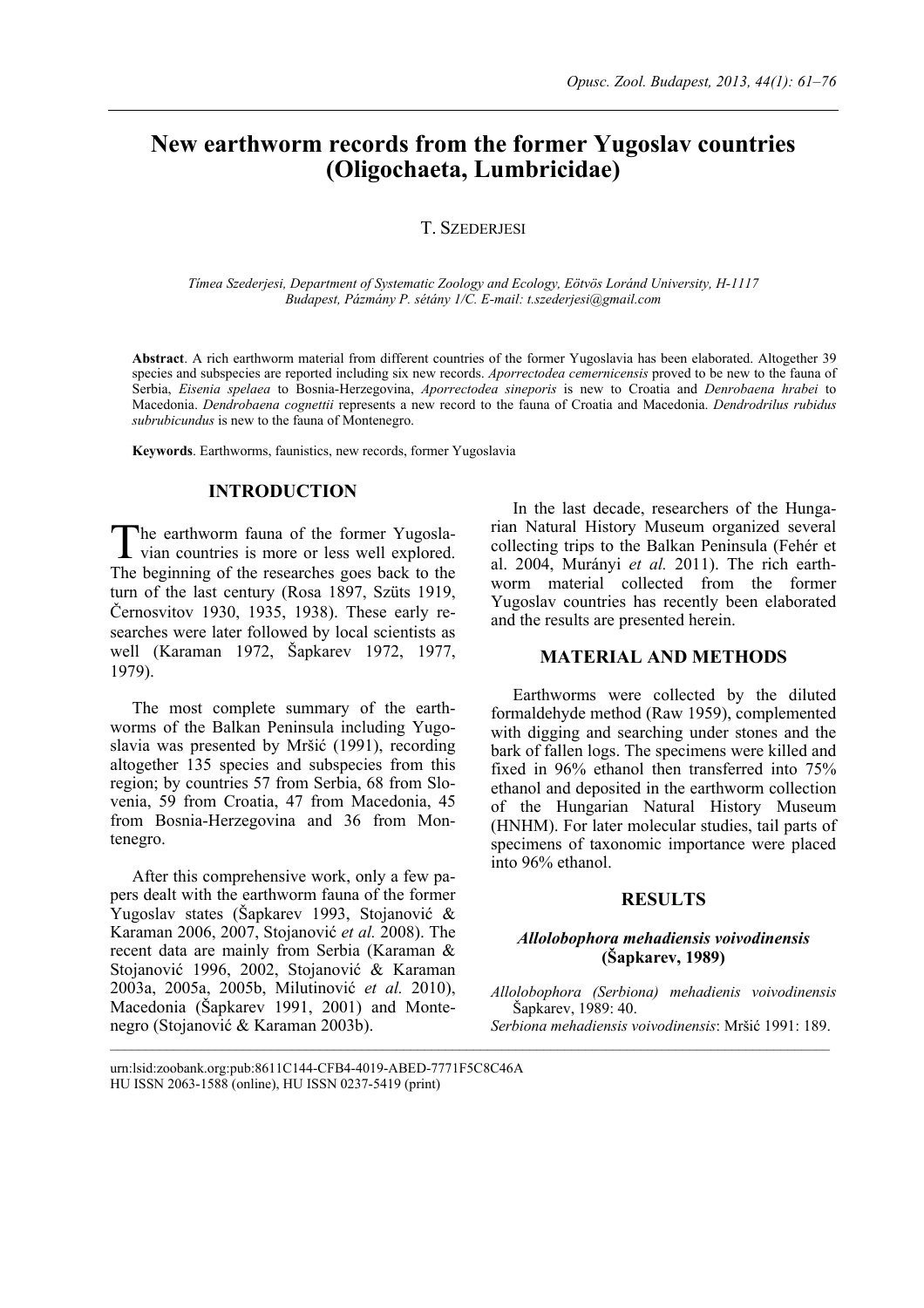*Material examined.* HNHM/16029, 3 ex., Serbia, Đerdap Mts., Donji Milanovac, 335 m, oak forest, N44°28,551' E22°04,406', 28.10.2010, leg. L. Dányi, J. Kontschán, Zs. Ujvári; HNHM/ 16038, 3 ex., Serbia, Đerdap Mts., Rudna Glava, 151 m, meadow with a nut tree, N44°18,662' E22°07,016', 26.10.2010, leg. L. Dányi, J. Kontschán, Zs. Ujvári; HNHM/16051, 2 ex., Serbia, Đerdap Mts., Golubinje, 194 m, orchard around a house, N44°30,996' E22°12,913', 26.10.2010, leg. L. Dányi, J. Kontschán, Zs. Ujvári; HNHM/ 16053, 1 ex., Serbia, Đerdap Mts., Golubinje, 191 m, dry oak forest, N44°33,922' E22°14,893', 26. 10.2010, leg. L. Dányi, J. Kontschán, Zs. Ujvári.

## *Allolobophora robusta robusta* **Rosa, 1895**

*Allolobophora robusta* Rosa, 1895: 2., Zicsi 1982: 437. *Serbiona robusta robusta*: Mršić 1991: 193., Stojanović & Karaman 2007: 23.

*Allolobophora robusta robusta*: Csuzdi *et al.* 2011: 12.

*Material examined.* HNHM/16020, 6 ex., Serbia, Đerdap Mts., Miroč, 502 m, beech forest fragment on a pasture, N44°30,154' E22°15,018', 26.10.2010, leg. L. Dányi, J. Kontschán, Zs. Ujvári; HNHM/16026, 4 ex., Serbia, Đerdap Mts., Lepenski Vir, small valley at the Eastern end of Tunnel 10, 127 m, mixed forest, N44°33,959' E22°01,202', 28.10.2010, leg. L. Dányi, J. Kontschán, Zs. Ujvári; HNHM/16028, 10 ex., Serbia, Đerdap Mts., Donji Milanovac, 335 m, oak forest, N44°28,551' E22°04,406', 28.10.2010, leg. L. Dányi, J. Kontschán, Zs. Ujvári; HNHM/16031, 4 ex., Serbia, Đerdap Mts., between Miroč and Brza Palanka, 407 m, beech forest, N44°28,616' E22° 21,074', 27.10.2010, leg. L. Dányi, J. Kontschán, Zs. Ujvári; HNHM/16036, 2 ex., Serbia, Đerdap Mts., Golubinje, 194 m, orchard around a house, N44°30,996' E22°12,913', 26.10.2010, leg. L. Dányi, J. Kontschán, Zs. Ujvári; HNHM/16054, 2 ex., Serbia, Đerdap Mts., Miroč, 502 m, beech forest fragment on a pasture, N44°30,154' E22° 15,018', 26.10.2010, leg. L. Dányi, J. Kontschán, Zs. Ujvári.

*Remarks*. The new specimens from the Đerdap Mts. are smaller than those of Bǎile Herculane, Romania (Csuzdi *et al.* 2011) but morphologically fit well in the description of the nominal subspecies.

### *Allolobophora sturanyi sturanyi* **Rosa, 1895**

## (Figure 1)

- *Allolobophora sturanyi* Rosa, 1895: 5., Zicsi 1982: 439.
- *Karpatodinariona sturanyi*: Mršić 1991: 250., Stojanović *et al.* 2008: 59.
- *Allolobophora sturanyi sturanyi*: Csuzdi & Pop 2008a: 26.

*Material examined.* HNHM/16046, 1 ex., Serbia, Đerdap Mts., Golubinje, 191 m, dry oak forest, N44°33,922' E22°14,893', 26.10.2010, leg. L. Dányi, J. Kontschán, Zs. Ujvári; HNHM/ 16052, 1 ex., Serbia, Đerdap Mts., Golubinje, 191 m, dry oak forest, N44°33,922' E22°14,893', 26. 10.2010, leg. L. Dányi, J. Kontschán, Zs. Ujvári.

#### *Allolobophoridella eiseni* **(Levinsen, 1884)**

*Lumbricus eiseni* Levinsen, 1884: 241.

- *Allolobophoridella eiseni*: Mršić 1991: 254., Csuzdi *et al.* 2011: 12.
- *Eisenia eiseni*: Karaman & Stojanović 2002: 224.

*Material examined.* HNHM/15899, 1 ex., Macedonia, Prov. Veles, Babuna valley, between Omorani and Martolci, 04.04.2004., leg. Z. Erőss, Z. Fehér, A. Hunyadi; HNHM/15903, 2 ex., Macedonia, Prov. Gostivar, along the Mavrovi Anovi–Galičnik road, 2,6 km after the junction to Mavrovo, beech forest, 1500 m, 09.04.2004., leg. Z. Erőss, Z. Fehér, A. Hunyadi; HNHM/15877, 2 ex., Montenegro, 3 km SE of Grnčar along the Gushinje–Shkodër road, beech forest, 962 m, 04. 10.2005., leg. D. Murányi; HNHM/15885, 1 ex., Montenegro, E of Velika, Murino 18 km toward Čakor-pass, mixed pine forest, subalpine grassland, 1554 m, 05.10.2005., leg. D. Murányi; HNHM/15682, 1 ex., Serbia, Fruska Gora, Petrovarazdin, mesic forest, 2 km E from the pass, 19. 04.2004., leg. J. Kontschán; HNHM/15957, 1 ex., Serbia, 9 km E of Surdulica, dam of Vrla stream, 20 km from Vladičin Han, non limestone rocks, 890 m, 08.04.2006., leg. Z. Erőss, Z. Fehér, A.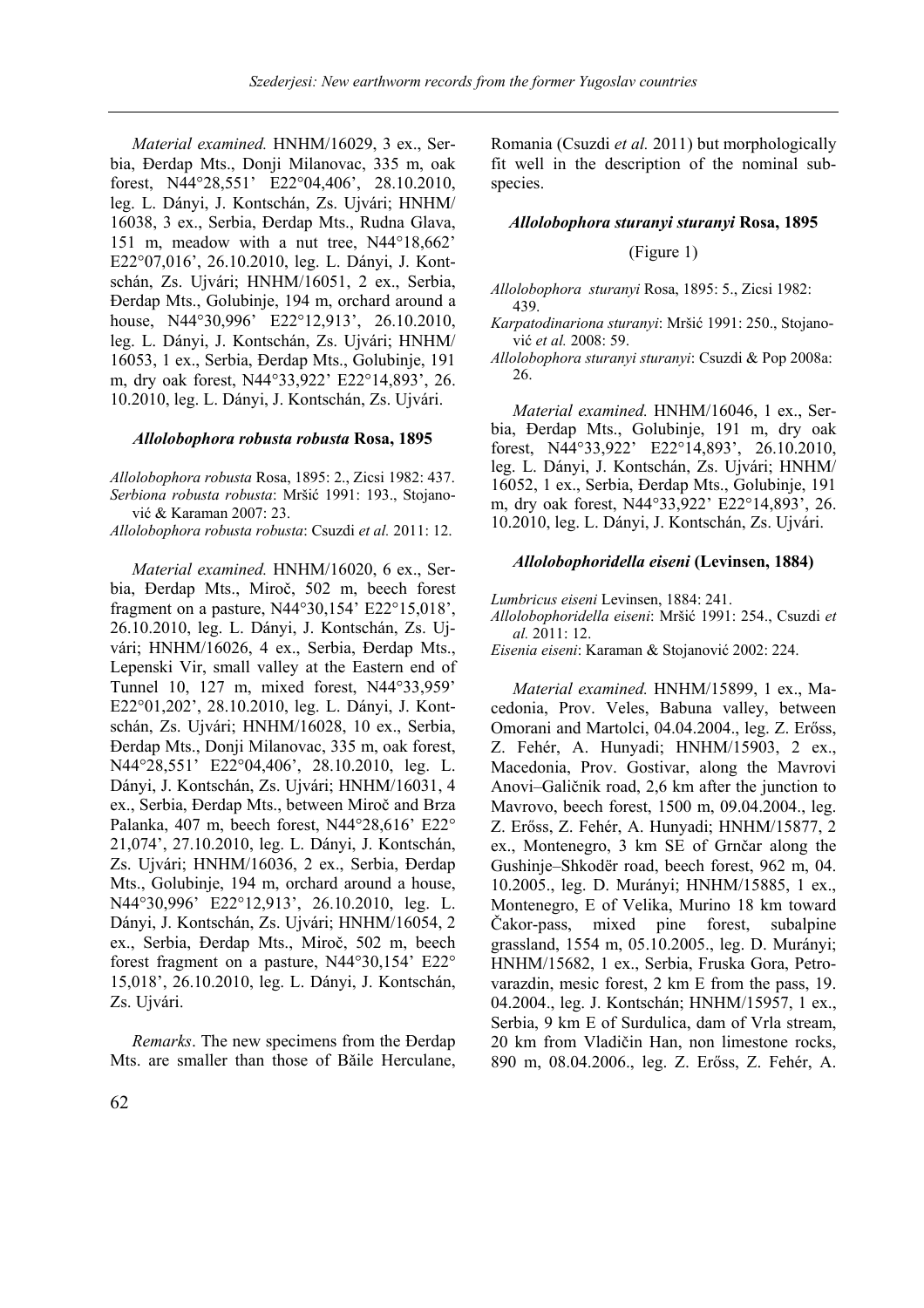

**Figure 1.** Distribution of *A. sturanyi sturanyi* Rosa, 1895. Black dots = literature data, black square = new record.

Hunyadi, D. Murányi; HNHM/16024, 1 ex., Serbia, Đerdap Mts., Golubinje, foot of Mt. Mali Štrbac, 120 m, old beech forest, N44°38,201' E22°18,418', 27.10.2010, leg. L. Dányi, J. Kontschán, Zs. Ujvári; HNHM/16039, 1 ex., Serbia, Đerdap Mts., Majdanpek, 326 m, alder forest along a stream, N44°22,823' E21°59,162', 26.10. 2010, leg. L. Dányi, J. Kontschán, Zs. Ujvári.

*Remarks*. This species is quite common in the Balkan found almost exclusively under bark of fallen logs.

### *Aporrectodea cemernicensis* **Mršić, 1991**

#### (Figure 2)

*Aporrectodea (Aporrectodea) cemernicensis* Mršić, 1991: 284.

*Material examined.* HNHM/15927, 6 ex., Serbia, Đerdap Mts., Golubinje, stream valley with young forest N of the village, 88 m, N44°30,993' E22°12,692', 13.10.2006., leg. L. Dányi, J. Kontschán, D. Murányi.

*Remarks.* This species was described from Bosnia-Herzegovina and this is its first record from Serbia.

## *Aporrectodea georgii* **(Michaelsen, 1890)**

*Allolobophora georgii* Michaelsen, 1890: 3. *Aporrectodea (Aporrectodea) georgii*: Mršić 1991: 315.

*Aporrectodea georgii*: Milutinović *et al.* 2010: 629.

*Material examined.* HNHM/15940, 2 ex., Macedonia, Valandovsko Basin, Rabrovo, grassland along the Anska River S of the village, 104 m, N41°18,248' E22°35,185', 18.10.2006., leg. L. Dányi, J. Kontschán, D. Murányi.

#### *Aporrectodea handlirschi* **(Rosa, 1897)**

*Allolobophora handlirschi* Rosa, 1897: 3.

*Aporrectodea (Aporrectodea) handlirschi*: Mršić 1991: 292.

*Aporrectodea handlirschi*: Csuzdi & Zicsi 2003: 84.

*Aporrecodea handlirschi handlirschi*: Stojanović *et al.* 2008: 59.

*Material examined.* HNHM/15935, 4 ex., Macedonia, Demir Kapija, Vardar River, gallery forest and dry grassland E of the city, 115 m, N41°24,348' E22°15,938', 17.10.2006., leg. L. Dányi, J. Kontschán, D. Murányi; HNHM/15938, 4 ex., Macedonia, Belasica Mts., Kolešino, rude-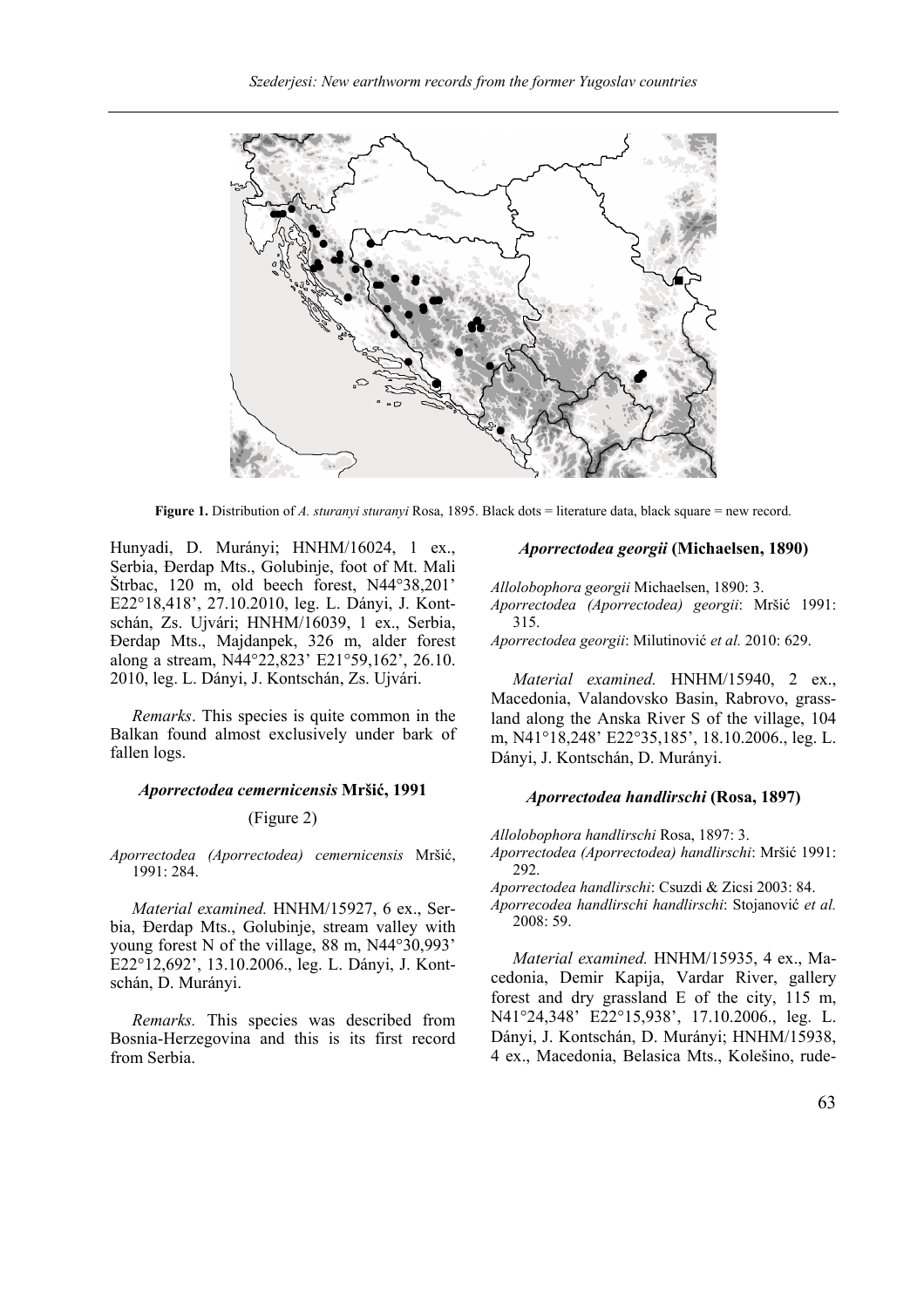

**Figure 2.** Distripution of *Ap. cemernicensis* Mršić, 1991. Black dot = type locality, black square = new record.

ral vegetation above the village, 300 m, N41° 22,780' E22°48,580', 18.10.2006., leg. L. Dányi, J. Kontschán, D. Murányi; HNHM/15654, 1 ex., Serbia, Đerdap Mts., Dobra, limestone rocks and secondary forest, 105 m, N44°34,913' E22° 01,190', 12.10.2006 leg. L. Dányi, J. Kontschán, D. Murányi.

#### *Aporrectodea rosea* **(Savigny, 1826)**

*Enterion roseum* Savigny, 1826: 182.

*Aporrectodea (Aporrectodea) rosea rosea*: Mršić 1991: 296.

*Aporrectodea rosea*: Šapkarev 2001: 111., Stojanović & Karaman 2003b: 55., 2005a: 128.

*Material examined.* HNHM/15645, 1 ex., Serbia, Gamzigrad, Crni Timok River and its gallery, 183 m, N43°55,510' E22°07,770', 14.10.2006., leg. L. Dányi, J. Kontschán, D. Murányi.

*Remarks*. *Aporrectodea rosea* is a common peregrine species distributed all over the Balkans but its collection was not forced.

#### *Aporrectodea sineporis* **(Omodeo, 1952)**

## (Figure 3)

*Eiseniella balcanica sine-poris* Omodeo, 1952: 31. *Aporrectodea (Aporrectodea) sineporis*: Mršić 1991: 287.

*Aporrectodea sineporis*: Csuzdi & Zicsi 2003: 99., Stojanović & Karaman 2005b: 133., Milutinović *et al*. 2010: 629.

*Material examined.* HNHM/15598, 1 ex., Croatia, Ivanscica,  $\sim$ 250 m below the mountain ridge, sparse northern side, 01.04.2006. leg. Á. Garai, J. Kontschán, D. Murányi; HNHM/15599, 2 ex., Croatia, Ivanscica, Lobor, beech-oak mixed forest, 01.04.2006. leg. Á. Garai, J. Kontschán, D. Murányi; HNHM/15695, 1 ex., Croatia, Papuk, 20.04.2004., leg. J. Kontschán; HNHM/15699, 1 ex., Croatia, Papuk, Drenovac, stream bank, near the bridge, 21.04.2004., leg. J. Kontschán; HN HM/15712, 1 ex., Croatia, Papuk, Jankovac pass, beech forest, 24.10.2004., leg. D. Murányi; HN HM/15633, 1 ex., Serbia, Đerdap Mts., Mosna, stream valley with oak forest at the edge of the village, 99 m, N44°25,777' E22°10,633', 12.10. 2006., leg. L. Dányi, J. Kontschán, D. Murányi; HNHM/15648, 1 ex., Serbia, Đerdap Mts., Mosna, stream valley with oak forest at the edge of the village, 99 m, N44°25,777 E22°10,633', 12.10. 2006., leg. L. Dányi, J. Kontschán, D. Murányi; HNHM/16042, 2 ex., Serbia, Đerdap Mts., Majdanpek, 326 m, alder forest along a stream, N44° 22,823' E21°59,162', 26.10.2010, leg. L. Dányi, J. Kontschán, Zs. Ujvári; HNHM/16050, 3 ex., Serbia, Đerdap Mts., Golubinje, 135 m, beech for est, N44°30,913' E22°12 831', 26.10.2010, leg. L. Dányi, J. Kontschán, Zs. Ujvári.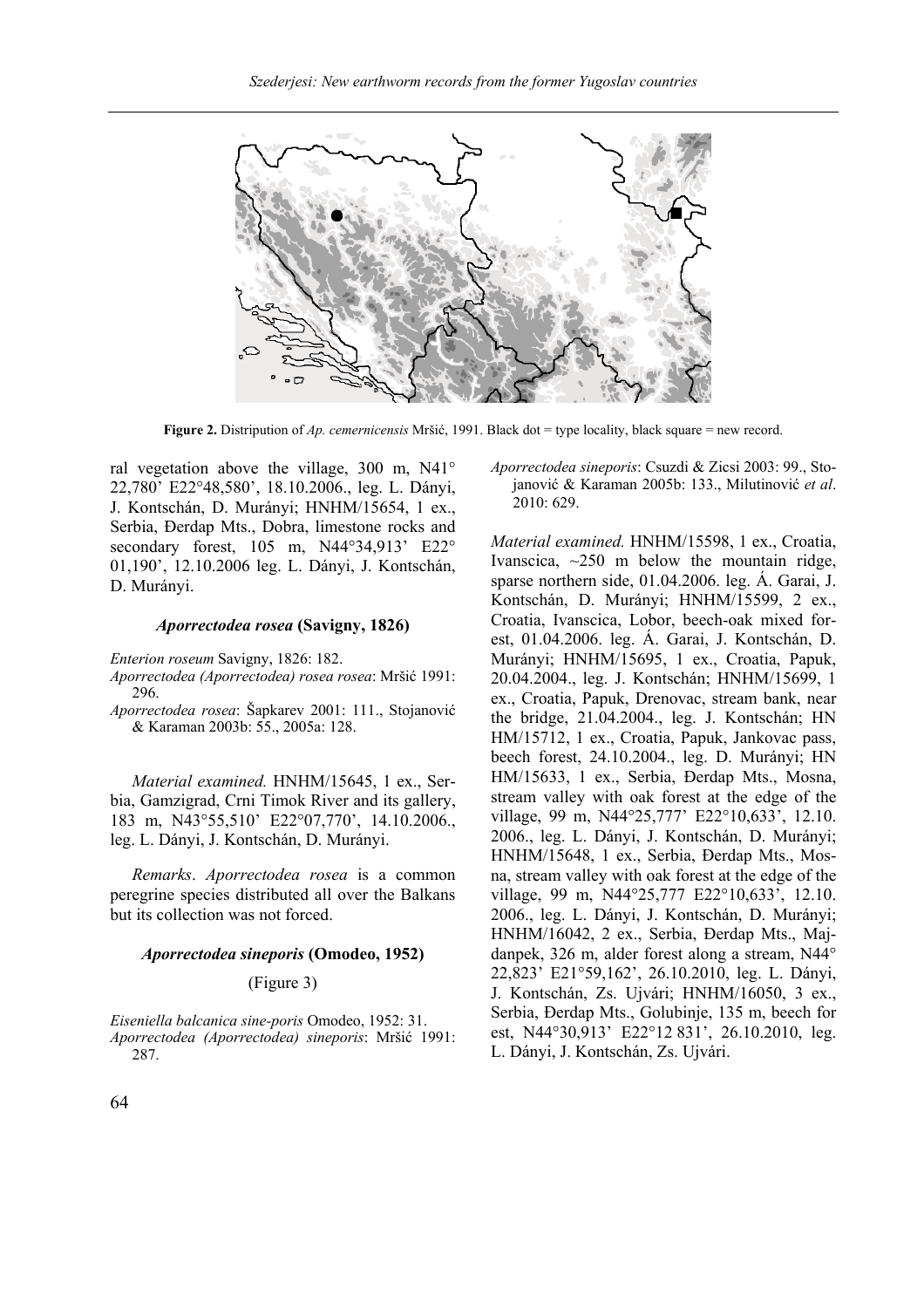

**Figure 3.** Distribution of *Ap. sineporis* (Omodeo, 1952). Black dots = literature data, black squares = new records.

*Remarks.* Csuzdi & Zicsi (2003) described *Ap. sineporis* as a typical Southern-Alpine species. Later findings in Serbia (Stojanović & Karaman 2005b) and the present records in Croatia corroborates the view of Stojanović & Karaman (2005b) that this species has a wider distribution in the Balkan, and fits better in the Illyric type of distribution.

#### *Aporrectodea smaragdina* **(Rosa, 1892)**

*Allolobophora smaragdina* Rosa, 1892: 5.

*Aporrectodea (Aporrectodea) smaragdina*: Mršić 1991: 308.

*Aporrectodea smaragdina*: Stojanović & Karaman 2003b: 55.

*Aporrectodea smaragdinoides* Šapkarev, 1989: 42. **syn. nov.**

*Aporrectodea (Aporrectodea) smaragdinoides*: Mršić 1991: 312.

*Material examined.* HNHM/15854, 1 ex., Bosnia-Herzegovina, Zelengora, Suha, spring above the settlement, 1112 m, N43°15,892' E18° 35,595', 10.05.2006., leg. L. Dányi, J. Kontschán, D. Murányi; HNHM/15861, 2 ex., BosniaHerzegovina, Zelengora, Tjentište, sidebrook of the Sutjeska River above the settlement, 765 m, N43°17,372' E18°37,067', 09.05.2006., leg. L. Dányi, J. Kontschán, D. Murányi; HNHM/15884, 1 ex., Montenegro, Lim valley, River Lim 4 km S of Brodarevo, river, limestone rocks, roadside bush, 530 m, 03.10.2005., leg. D. Murányi; HN HM/15980 1 ex., Slovenia, Moste, near the lake, 630 m, beech forest with pine trees, N46°24,418' E14°08,767', 13.04.2006., leg. L. Dányi, J. Kontschán.

*Remarks*. Šapkarev (1989) described *Ap. smaragdinoides* because it has not expressed the intensive emerald-green colour, characteristic for *Ap. smaragdina,* and possessed slightly longer clitellum (24–33 vs. 25, 26–33). Already Mršić (1991: 313) raised the question of validity the species *Ap. smaragdinoides* but formally did not synonymise the two names. In our material all colour forms (from turquoise green to much paler greenish-grey) occur and all clitellar positions can be observed therefore, *Ap. smaragdinoides* Šapkarev, 1989 is only a synonym name of *Ap. smaragdina* (Rosa, 1892).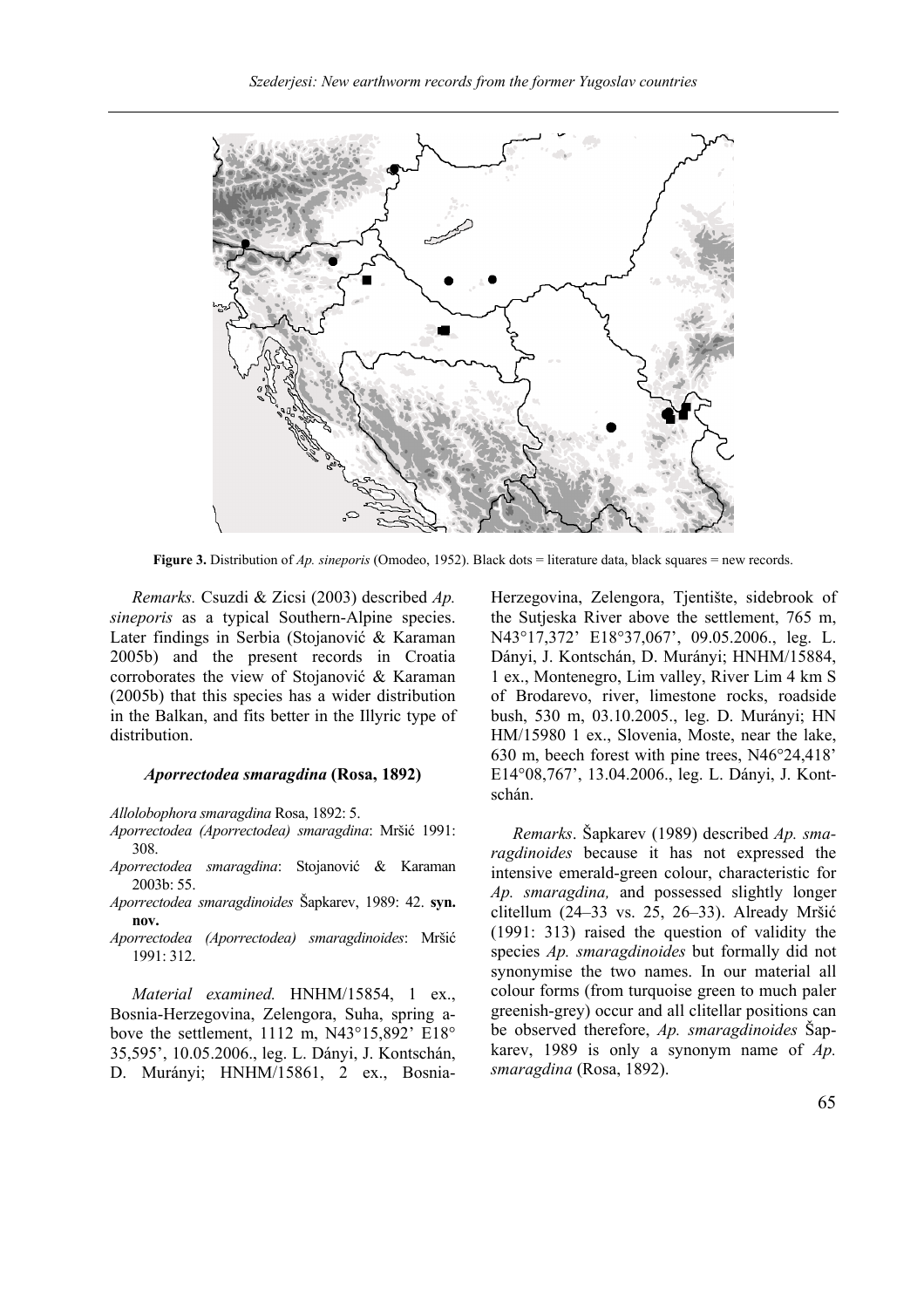## *Dendrobaena alpina alpina* **(Rosa, 1884)**

*Allolobophora alpina* Rosa, 1884: 28.

*Dendrobaena alpina alpina*: Mršić 1991: 627., Csuzdi *et al.* 2005: 127.

*Dendrobaena alpina*: Šapkarev 2001: 112., Stojanović & Karaman 2005a: 129.

*Material examined.* HNHM/15953, 2 ex., Macedonia, Ogražden Mts., beech forest with a brook at the Prevedena Pass, 1167 m, N41° 33,960' E22°50,643', 18.10.2006., leg. L. Dányi, J. Kontschán, D. Murányi; HNHM/16030, 1 ex., Serbia, Đerdap Mts., Donji Milanovac, 335 m, oak forest, N44°28,551' E22°04,406', 28.10. 2010, leg. L. Dányi, J. Kontschán, Zs. Ujvári; HNHM/16033, 6 ex., Serbia, Đerdap Mts., between Miroč and Brza Palanka, 407 m, beech forest, N44°28,616' E22°21,074', 27.10.2010, leg. L. Dányi, J. Kontschán, Zs. Ujvári; HNHM/ 16041, 1 ex., Serbia, Đerdap Mts., Majdanpek, 326 m, alder forest along a stream, N44°22,823' E21°59,162', 26.10.2010, leg. L. Dányi, J. Kontschán, Zs. Ujvári.

*Remarks*. *D. alpina* is a polytypic species distributed from France across Central and Southern Europe to Turkey. In the Balkan, apart from *D. alpina alpina* occurs also the subspecies *D. a. popi* mainly in mountainous habitats. The other subspecies *D. a. mavrovensis* Šapkarev, 1971 described from Macedonia according to the online database of Csuzdi (2012) is a synonym of *D. clujensis*.

## *Dendrobaena alpina popi* **Šapkarev, 1971**

*Dendrobaena alpina popi* Šapkarev, 1971: 160., Mršić 1991: 634., Csuzdi *et al.* 2011: 13.

*Material examined.* HNHM/15902, 1 ex., Macedonia, Prov. Gostivar, along the Mavrovi Anovi – Galičnik road, 2,6 km after the junction to Mavrovo, beech forest, 1500 m, 09.04.2004., leg. Z. Erőss, Z. Fehér, A. Hunyadi.

#### *Dendrobaena attemsi* **(Michaelsen, 1902)**

*Helodrilus (Dendrobaena) attemsi* Michaelsen, 1902: 74.

*Dendrobaena attemsi*: Mršić 1991: 604., Šapkarev 2001: 112., Stojanović & Karaman 2005a: 129., Csuzdi *et al.* 2011: 14.

*Material examined.* HNHM/15853, 1 ex., Bosnia-Herzegovina, Zelengora, Suha, forest spring above the settlement, 1112 m, N43°15,892' E18° 35,595', 10.05.2006., leg. L. Dányi, J. Kontschán, D. Murányi; HNHM/15905, 1 ex., Macedonia, Prov. Ohrid, Galičica Mts.,19 km W of Carina, along the Carina – Trpejča road, spring, 1370 m, 06.04.2004., leg. Z. Erőss, Z. Fehér, A. Hunyadi; HNHM/15906, 1 ex., Macedonia, Prov. Ohrid, Galičica Mts., 16.6 km W of Carina, along the Carina – Trpejča road, rocky beech forest, 1450 m, 06.04.2004., leg. Z. Erőss, Z. Fehér, A. Hunyadi; HNHM/15907, 1 ex., Macedonia, Prov. Gostivar, 2 km SE of Gorno Jelovce, Planinarski dom Šarski Vodi, beech forest,1275 m, 09.04.2004., leg. Z. Erőss, Z. Fehér, A. Hunyadi; HNHM/ 15936, 4 ex., Macedonia, Ogražden Mts., beech forest with a brook at the Prevedena Pass, 1167 m, N41°33,960' E22°50,643', 18.10.2006., leg. L. Dányi, J. Kontschán, D. Murányi; HNHM/15951, 1 ex., Macedonia, Galičica Mts., Leskoec, oak forest above the Prespa Lake, 1217 m, N40° 58,577' E20°53,122', 16.10.2006., leg. L. Dányi, J. Kontschán, D. Murányi; HNHM/15952, 1 ex., Macedonia, Peštani, karstic forest above the Ohrid Lake, S of the village, 829 m, N40°58,598' E20° 47,645', 16.10.2006., leg. L. Dányi, J. Kontschán, D. Murányi; HNHM/16022, 1 ex., Serbia, Đerdap Mts., between Majdanpek and Donji Milanovac, 621 m, beech forest, N44°26,659' E21°58,858', 28.10.2010, leg. L. Dányi, J. Kontschán, Zs. Ujvári.

*Remarks*. *D. attemsi* is a widely distributed Balkanic-Alpine species (Csuzdi *et al.* 2011). In the Romanian literature it was frequently lumped under the name of *D. alpina* (Pop *et al.* 2007).

### *Dendrobaena auriculifera* **Zicsi, 1969**

*Dendrobaena auriculifera* Zicsi, 1969: 381., Mršić 1991: 574.

*Material examined.* HNHM/15981, 1 ex., Slovenia, Moste, near the lake, 630 m, beech forest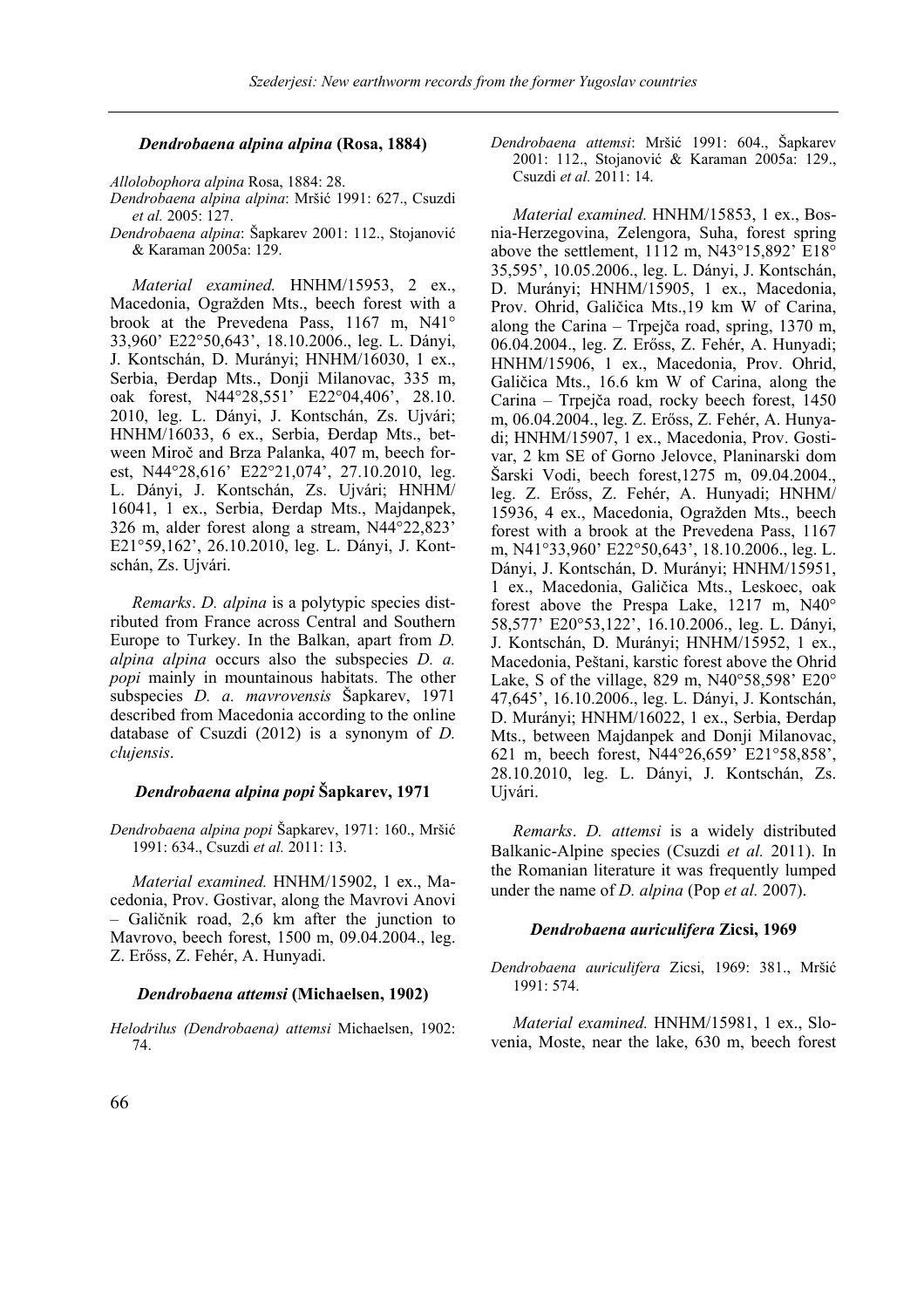with pine trees, N46°24,418' E14°08,767', 13.04. 2006., leg. L. Dányi, J. Kontschán.

#### *Dendrobaena byblica byblica* **(Rosa, 1893)**

*Allolobophora byblica* Rosa, 1893a: 4.

- *Dendrobaena byblica* (part.): Mřsić 1991: 566., Csuzdi *et al.* 2011: 14.
- *Dendrobaena byblica*: Šapkarev 2001: 113., Stojanović & Karaman 2005a: 129.

*Material examined.* HNHM/15649, 1 ex., Serbia, Đerdap Mts., Mosna, stream valley with oak forest at the edge of the village, 99 m, N44° 25,777' E22°10,633', 12.10.2006., leg. L. Dányi, J. Kontschán, D. Murányi.

*Remarks*. *D. byblica* is a widely distributed polytypic species complex which urgently needs revision (Csuzdi & Pavlíček 1999). Zicsi (1991) resurrected the species *D. ganglbaueri* (Rosa, 1894) which clearly differs from *D. byblica* in the position of the clitellum (24–29 vs. 25–30). In the present work *D. ganglbaueri* is also recognized as a valid species.

#### *Dendrobaena cognettii* **(Michaelsen, 1903)**

*Helodrilus cognettii* Michaelsen, 1903: 130.

- *Dendrobaena cognettii*: Zicsi 1982: 426., Csuzdi & Zicsi 2003: 114.
- *Dendrobaena pygmaea*: Mršić 1991: 643., Blakemore 2004: 2.

*Material examined.* HNHM/15620, 1 ex., Croatia, Krk Island, Glavotok, oak forest, 30.04. 2006., leg. L. Dányi; HNHM/15950 1 ex., Macedonia, Šar Planina, Tetovo, Popova Šapka, beech forest, 1153 m, N42°00,940' E20°55,597', 15.10. 2006., leg. L. Dányi, J. Kontschán, D. Murányi.

*Remarks*. This species has not been recorded from the former Yugoslavia (Mršić 1991) therefore it is new to the fauna of Croatia and Macedonia as well.

## *Dendrobaena ganglbaueri* **(Rosa, 1894)**

*Allolobophora (Dendrobaena) ganglbaueri* Rosa, 1894: 1.

*Dendrobaena byblica* (part.): Mršić 1991: 566.

*Dendrobaena ganglbaueri*: Zicsi 1991: 176., Csuzdi & Zicsi 2003: 116.

*Material examined.* HNHM/15595, 1 ex., Croatia, Ivanscica, near the mountain foot, mixed beech forest, 01.04.2006. leg. Á. Garai, J. Kontschán, D. Murányi; HNHM/15628, 1 ex., Croatia, Papuk, Drenovac, stream bank, 21.04.2004., leg. J. Kontschán; HNHM/15629, 1 ex., Croatia, Papuk, Novo Zvecevo, after the village, stream bank, 22.04.2004., leg. J. Kontschán; HNHM/ 15687, 2 ex., Croatia, Papuk, Novo Zvecevo, after the village, stream bank, 22.04.2004., leg. J. Kontschán; HNHM/15693, 4 ex., HNHM/15692, 6 ex., Croatia, Papuk, 20.04.2004., leg. J. Kontschán; HNHM/15893, 1 ex., Serbia, 14 km S of Valjevo, 500 m, 19.10.2002., leg. J. Kontschán.

#### *Dendrobaena hortensis* **(Michaelsen, 1890)**

*Allolobophora subrubicunda* var. *hortensis* Michaelsen, 1890: 15.

*Dendrobaena hortensis*: Mršić 1991: 622., Stojanović & Karaman 2005a: 129.

*Material examined.* HNHM/15647, 3 ex., Macedonia, Ohrid Lake and lakeshore N of Peštani, 695 m, N41°02,857' E20°48,093', 16.10.2006., leg. L. Dányi, J. Kontschán, D. Murányi; HNHM/ 15904, 1 ex., Macedonia, Prov. Resen, Krani, the upper end of the village, stream bank, spring, 990 m, 05.04.2004., leg. Z. Erőss, Z. Fehér, A. Hunyadi; HNHM/15933, 4 ex., Macedonia, Sveti Naum, springs and spring lake above the Ohrid Lake, 704 m, N40°54,595' E20°44,868', 16.10.2006., leg. L. Dányi, J. Kontschán, D. Murányi; HNHM/15945, 1 ex., Macedonia, Sveti Naum, springs and spring lake above the Ohrid Lake, 704 m, N40°54,595' E20°44,868', 16.10.2006., leg. L. Dányi, J. Kontschán, D. Murányi; HNHM/15954, 1 ex., Macedonia, Pelister Mts, Nižepole, brooks in alpine grasslands and beech forests around the ski course, 1375 m, N40°58,812' E21°15,165', 17.10. 2006., leg. L. Dányi, J. Kontschán, D. Murányi; HNHM/15948, 1 ex., Serbia, Đerdap Mts., quarry N of Golubinje, 100 m, N44°34,143' E22° 14,735', 13.10.2006., leg. L. Dányi, J. Kontschán, D. Murányi.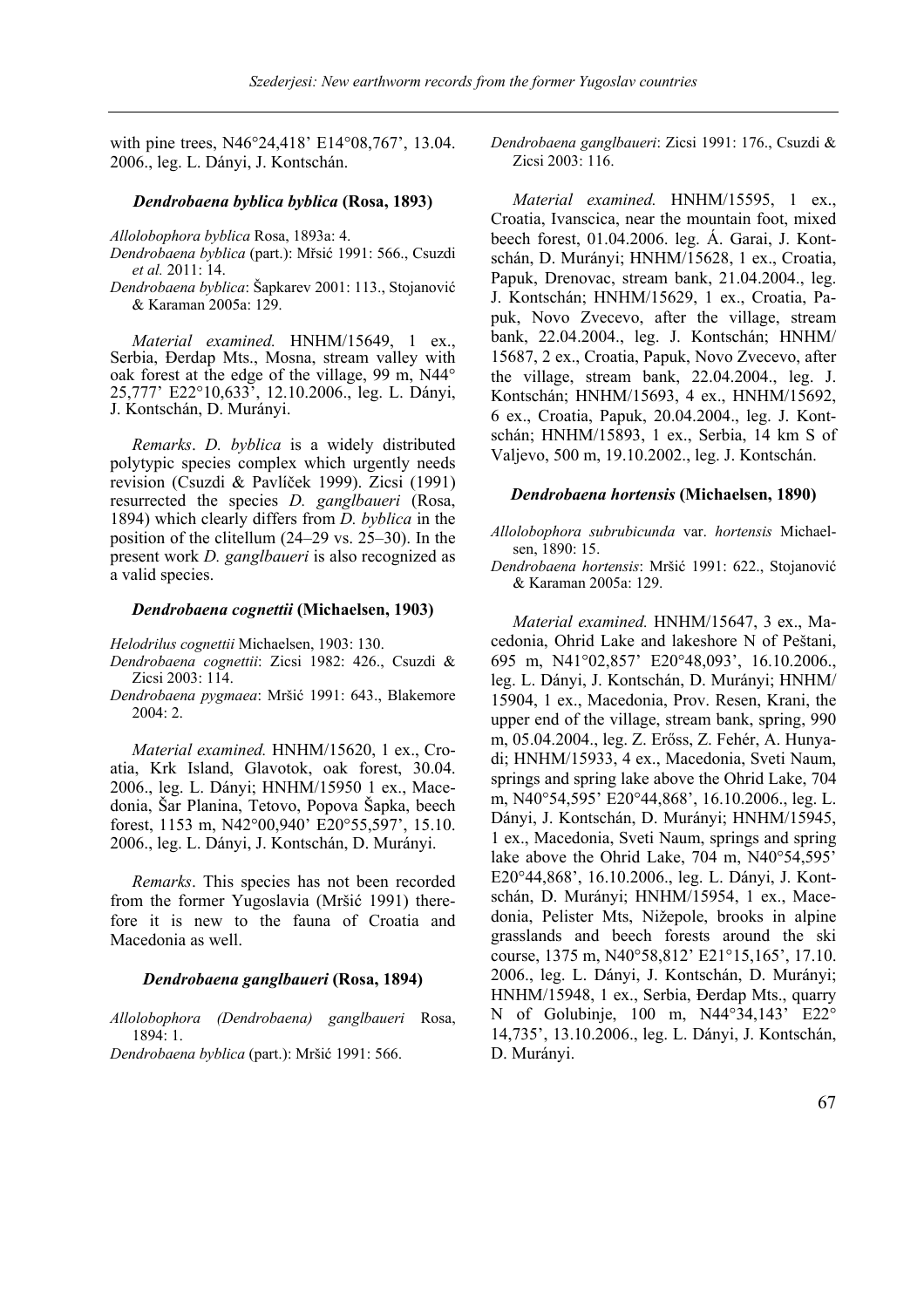## *Dendrobaena hrabei* **(Černosvitov, 1934)**

## (Figure 4)

*Eisenia veneta* var*. hrabei* Černosvitov, 1934: 72. *Dendrobaena hrabei*: Mršić 1991: 631.

*Material examined.* HNHM/15935, 5 ex., Macedonia, Ogražden Mts., beech forest with a brook at the Prevedena Pass, 1167 m, N41°33,960' E22° 50,643', 18.10.2006., leg. L. Dányi, J. Kontschán, D. Murányi

*Remarks*. This species was described from Bulgaria and this is the first record from Macedonia.

#### *Dendrobaena octaedra* **(Savigny, 1826)**

*Enterion octaedrum* Savigny, 1826: 183. *Dendrobaena octaedra*: Mršić 1991: 607., Stojanović & Karaman 2003: 55., 2005a: 130.

*Material examined.* HNHM/15694, 1 ex., Croatia, Papuk, 20.04.2004., leg. J. Kontschán; HN HM/15934, 2 ex., Macedonia, Jakupica Mts., Bogomila, Babuna River and its softwood gallery below the village, 460 m,  $N41^{\circ}35,610^{\circ}$  E21° 30,260', 19.10.2006., leg. L. Dányi, J. Kontschán, D. Murányi; HNHM/15941, 1 ex., Macedonia, Šar Planina, Tetovo, Popova Šapka, brook in alpine grassland, 1792 m, N42°00,910' E20° 52,612', 15.10.2006., leg. L. Dányi, J. Kontschán, D. Murányi; HNHM/15651, 2 ex., Serbia, Đerdap Mts., Majdanpek, dry beech forest, 141 m, N44° 24,983' E21°56,277', 13.10.2006., leg. L. Dányi, J. Kontschán, D. Murányi; HNHM/15897, 1 ex., Serbia, 14km S of Valjevo, 500m, 19.10.2002., leg. J. Kontschán; HNHM/15876, 1 ex., Serbia, Ibar River valley, 1 km SW of Spiljani, river and the littoral alders, limestone rocks, karstic forest, 829 m, 12.10.2005., leg. D. Murányi.

## *Dendrobaena papukiana* **Mršić, 1988**

## *Dendrobaena papukiana* Mršić, 1988: 16., Mršić 1991: 579.

*Material examined*. HNHM/15698, 2 ex., Croatia, Papuk, Novo Zvecevo, after the village, stream bank, 22.04.2004., leg. J. Kontschán; HN HM/15711, 8 ex., Croatia, Papuk, Jankovac pass, beech forest, 24.10.2004., leg. D. Murányi.

*Rermark*. This species has not been reported so far since the original description.



**Figure 4.** Distribution of *D. hrabei* (Černosvitov, 1934). Black dots = literature data, black square = new record.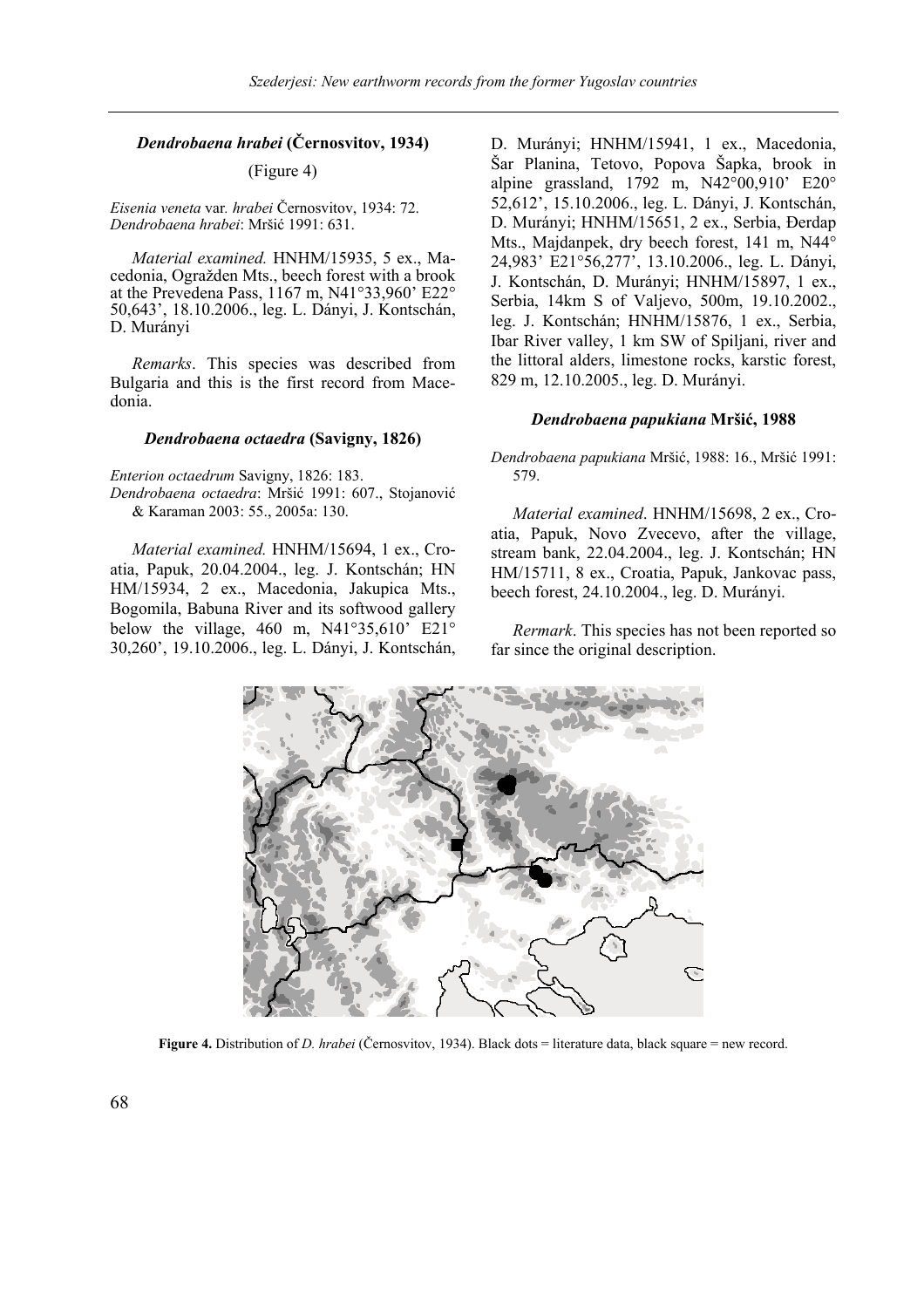#### *Dendrobaena veneta veneta* **(Rosa, 1886)**

*Allolobophora veneta* Rosa, 1886: 674. *Dendrobaena veneta veneta*: Mršić 1991: 613.

*Material examined.* HNHM/15646, 4 ex., Macedonia, Ohrid Lake and lakeshore N of Peštani, 695 m, N41°02,857' E20°48,093', 16.10.2006., leg. L. Dányi, J. Kontschán, D. Murányi; HNHM/ 15932, 2 ex., Macedonia, Sveti Naum, springs and spring lake above the Ohrid Lake, 704 m, N40° 54,595' E20°44,868', 16.10.2006., leg. L. Dányi, J. Kontschán, D. Murányi; HNHM/15947, 4 ex., Macedonia, Sum, spring lake, grassland and pine forest above the Ohrid Lake, 707 m, N41°10,972' E20°37,928', 16.10.2006., leg. L. Dányi, J. Kontschán, D. Murányi; HNHM/15949, 3 ex., Serbia, Đerdap Mts., quarry N of Golubinje, 100 m, N44° 34,143' E22°14,735', 13.10.2006., leg. L. Dányi, J. Kontschán, D. Murányi

#### *Dendrodrilus rubidus rubidus* **(Savigny, 1826)**

#### *Enterion rubidum* Savigny, 1826: 182.

- *Dendrodrilus rubidus rubidus*: Mršić 1991: 263., Šapkarev 2001: 111., Stojanović & Karaman 2005a: 130., Blakemore 2008: 584.
- *Dendrodrilus rubidus tenuis*: Šapkarev 2001: 111., Stojanović & Karaman 2003b: 56., 2005a: 130., Blakemore 2008: 584.

*Material examined.* HNHM/15643, 1 ex., Serbia, Gamzigrad, Crni Timok River and its gallery, 183 m, N43°55,510' E22°07,770', 14.10.2006., leg. L. Dányi, J. Kontschán, D. Murányi; HNHM/ 15688, 1 ex., Serbia, Fruska Gora, Grgurevci, mesic forest, 2 km E from the pass, 19.04.2004., leg. J. Kontschán.

## *Dendrodrilus rubidus subrubicundus*  **(Eisen, 1873)**

*Allolobophora subrubicunda* Eisen, 1873: 51.

*Dendrodrilus rubidus subrubicundus*: Mršić 1991: 267., Šapkarev 2001: 111., Blakemore 2008: 585.

*Dendrodrilus rubidus subrubicunda*: Karaman & Stojanović 2002: 224.

*Material examined.* HNHM/15942, 1 ex., Macedonia, Šar Planina, Tetovo, Popova Šapka, brook in alpine grassland, 1792 m, N42°00,910'

E20°52,612', 15.10.2006., leg. L. Dányi, J. Konschán, D. Murányi; HNHM/15946, 1 ex., Macedonia, Sveti Naum, springs and spring lake above the Ohrid Lake, 704 m, N40°54,595' E20° 44,868', 16.10.2006., leg. L. Dányi, J. Kontschán, D. Murányi; HNHM/16007, 2 ex., Macedonia, Polog region, Reka Mts., Vrben, stream in the village 1285 m, N41°43,359' E20°44,149', 16.05. 2010., leg. Z. Fehér, D. Murányi, Zs. Ujvári; HNHM/15886, 1 ex., Montenegro, Lim valley, River Lim 4 km S of Brodarevo, limestone rocks, roadside bush, 530 m, 03.10.2005., leg. D. Murányi; HNHM/15683, 1 ex., Serbia, Fruska Gora, Petrovarazdin, mesic forest, 2 km E from the pass, 19.04.2004., leg. J. Kontschán; HNHM/15928, 1 ex., Serbia, Đerdap Mts., Golubinje, stream valley with young forest N of the village, 88 m, N44° 30,993' E22°12,692', 13.10.2006., leg. L. Dányi, J. Kontschán, D. Murányi; HNHM/16034, 2 ex., Serbia, Đerdap Mts., Golubinje, foot of Mt. Veliki Štrbac, 93 m, beech forest, N44°35,690' E22° 16,073', 26.10.2010, leg. L. Dányi, J. Kontschán, Zs. Ujvári; HNHM/16035, 1 ex., Serbia, Đerdap Mts., Dobra, 502 m, beech forest, N44°34,987' E21°58,736', 28.10.2010, leg. L. Dányi, J. Kontschán, Zs. Ujvári; HNHM/16040, 3 ex., Serbia, Đerdap Mts., Majdanpek, 326 m, alder forest along a stream, N44°22,823' E21°59,162', 26.10. 2010, leg. L. Dányi, J. Kontschán, Zs. Ujvári; HNHM/16045, 2 ex., Serbia, Đerdap Mts., Mala Orlova, 91 m, beech-alder forest with stream, N44°38,730' E21°48,769', 25.10.2010, leg. L. Dányi, J. Kontschán, Zs. Ujvári; HNHM/16055, 2 ex., Serbia, Đerdap Mts., Majdanpek, 326 m, alder forest along a stream, N44°22,823' E21° 59,162', 26.10.2010, leg. L. Dányi, J. Kontschán, Zs. Ujvári.

*Remarks*. Acording to Mršić (1991) and Stojanović & Karaman (2003), this peregrine subspecies has not been reported so far from Montenegro.

### *Eisenia fetida* **(Savigny, 1826)**

*Enterion fetidum* Savigny, 1826: 182.

*Eisenia fetida*: Mršić 1991: 497., Blakemore 2008: 587.

*Eisenia foetida*: Šapkarev 2001: 111.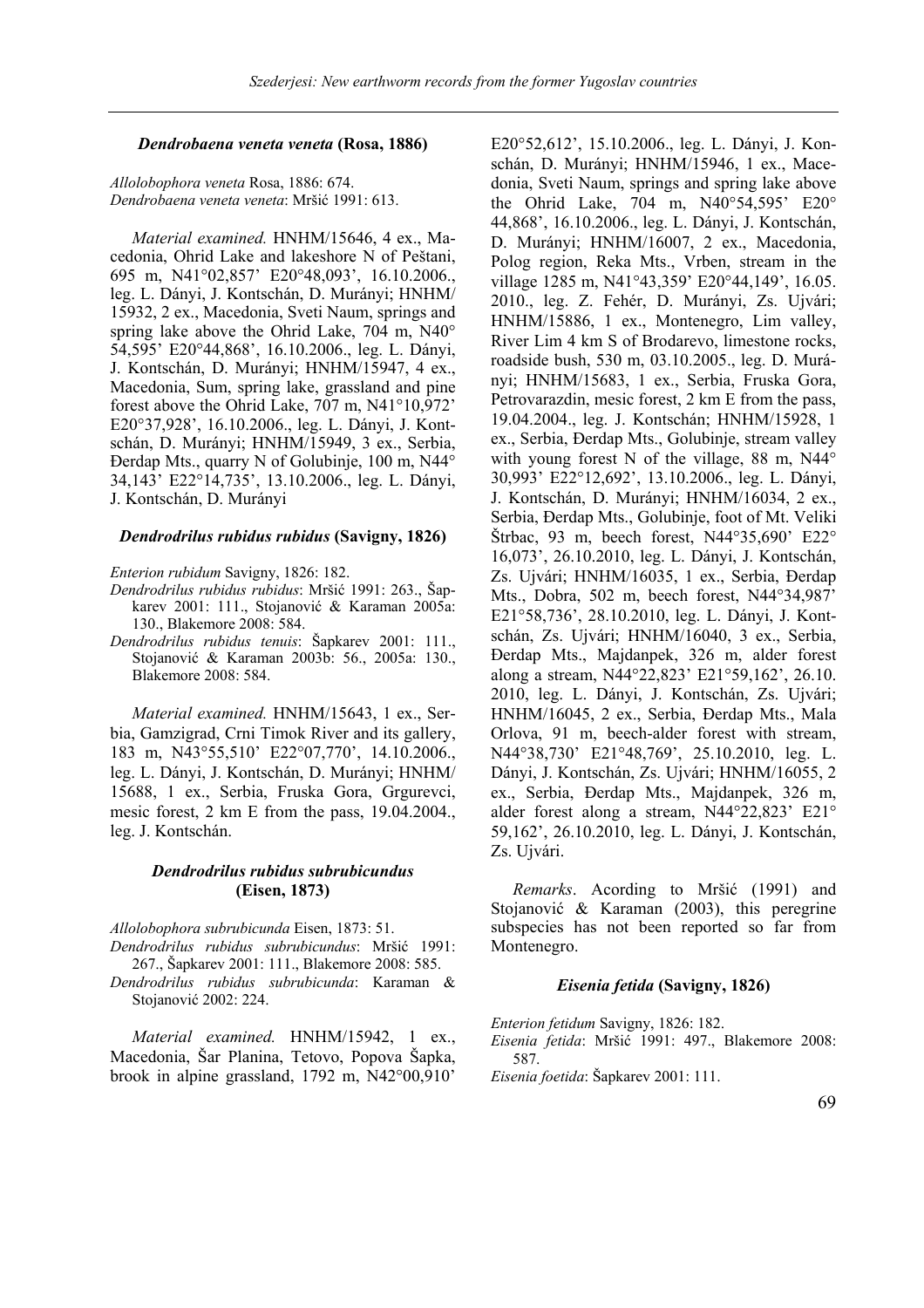*Material examined.* HNHM/16006, 6 ex., Macedonia, Polog region, Reka Mts., Vrben, stream in the village, 1285 m, N41°43,359' E20°44,149', 16.05.2010., leg. Z. Fehér, D. Murányi, Zs. Ujvári.

## *Eisenia lucens* **(Waga, 1857)**

*Lumbricus lucens* Waga, 1857: 161.

*Eisenia lucens*: Mršić 1991: 500., Šapkarev 2001: 111., Csuzdi & Zicsi 2003: 146., Stojanović & Karaman 2005a: 130.

*Material examined.* HNHM/15926, 5 ex., Macedonia, Osogovski Planina, Sasa, valley of a sidebrook of the Kamenica Stream above the village, 1007 m, N42°06,507' E22°31,555', 19. 10.2006., leg. L. Dányi, J. Kontschán, D. Murányi; HNHM/15544, 2 ex., Serbia, Đerdap Mts., Golubinje, foot of Mt. Mali Štrbac, 120 m, old beech forest, N44°38,201' E22°18,418', 27.10. 2010, leg. L. Dányi, J. Kontschán, Zs. Ujvári; HNHM/15653, 4 ex., Serbia, Đerdap Mts., Donji Milanovac, Grgeči spring and its outlet in a beech forest, ~500 m, N44°28' E22°02', 13.10.2006., leg. L. Dányi, J. Kontschán, D. Murányi; HNHM/ 15691, 6 ex., Serbia, Fruska Gora, Petrovarazdin, ruderal habitat, 3 km under the pass, 19.04.2004. leg. J. Kontschán; HNHM/15918, 2 ex., Serbia, 6 km E of Surdulica, 17 km from Vladičin Han, forest, 750 m, 08.04.2006., leg. Z. Erőss, Z. Fehér, A. Hunyadi, D. Murányi; HNHM/15939, 1 ex., Serbia, Krajište Mts., Surdulica, Vrla River above the city, 712 m, N42°41,288' E22°15,125', 20.10.2006., leg. L. Dányi, J. Kontschán, D. Murányi; HNHM/15956, 3 ex., Serbia, 9 km E of Surdulica, dam of Vrla stream, 20 km from Vladičin Han, non limestone rocks, 890 m, 08.04. 2006., leg. Z. Erőss, Z. Fehér, A. Hunyadi, D. Murányi; HNHM/16027, 2 ex., Serbia, Đerdap Mts., Lepenski Vir, small valley at the Eastern end of Tunnel 10 , 127 m, mixed forest, N44° 33,959' E22°01,202', 28.10.2010, leg. L. Dányi, J. Kontschán, Zs. Ujvári; HNHM/16047, 12 ex., Serbia, Đerdap Mts., Golubinje, foot of Mt. Veliki Štrbac, 93 m, beech forest, N44°35,690' E22° 16,073', 26.10.2010, leg. L. Dányi, J. Kontschán, Zs. Ujvári; HNHM/16048, 1 ex., Serbia, Đerdap Mts., Golubinje, foot of Mt. Mali Štrbac, 105 m,

rocky roadside under an oak forest, N44°36,561' E22°16,465', 27.10.2010, leg. L. Dányi, J. Kontschán, Zs. Ujvári.

#### *Eisenia spelaea* **(Rosa, 1901)**

*Allolobophora spelaea* Rosa, 1901: 36.

*Eisenia spelaea*: Mršić 1991: 503., Csuzdi & Zicsi 2003: 149.

*Material examined.* HNHM/15852, 3 ex., Bosnia-Herzegovina, Zelengora, Suha, forest spring above the settlement, 1112 m, N43°15,892' E18° 35,595', 10.05.2006., leg. L. Dányi, J. Kontschán, D. Murányi; HNHM/15594, 3 ex. Croatia, Ivanscica, near the mountain foot, mixed beech forest, 01.04.2006. leg. Á. Garai, J. Kontschán, D. Murányi; HNHM/15597, 1 ex., Croatia, Ivanscica, above Prigorec, stream bank, 01.04.2006., leg. Á. Garai, J. Kontschán, D. Murányi; HNHM/15627, 1 ex., Croatia, Papuk, Drenovac, stream bank, 21.04.2004., leg. J. Kontschán; HNHM/15686, 1 ex., Croatia, Papuk, Novo Zvecevo, after the village, stream bank, 22.04.2004., leg. J. Kontschán; HNHM/15978, 10 ex., Slovenia, Golnik, 460 m, mixed beech forest, N46°19,700' E14° 20,585', 14.04.2006., leg. L. Dányi, J. Kontschán.

*Remarks*. This species is new to the fauna of Bosnia-Herzegovina.

#### *Fitzingeria platyura platyura* **(Fitzinger, 1833)**

*Enterion platyurum* Fitzinger, 1833: 553.

*Fitzingeria platyura platyura*: Mršić 1991: 542., Stojanović & Karaman 2005a: 130.

*Material examined.* HNHM/15955, 1 ex., Serbia, 9 km E of Surdulica, dam of Vrla stream, 20 km from Vladičin Han, non limestone rocks, 890 m, 08.04.2006., leg. Z. Erőss, Z. Fehér, A. Hunyadi, D. Murányi.

## *Fitzingeria platyura depressa* **(Rosa, 1893)**

*Allolobophora platyura depressa* Rosa, 1893b: 439. *Fitzingeria platyura depressa*: Mršić 1991: 543. *Fitzingeria viminiana* Mršić 1986: 111. (Csuzdi & Zicsi 2003).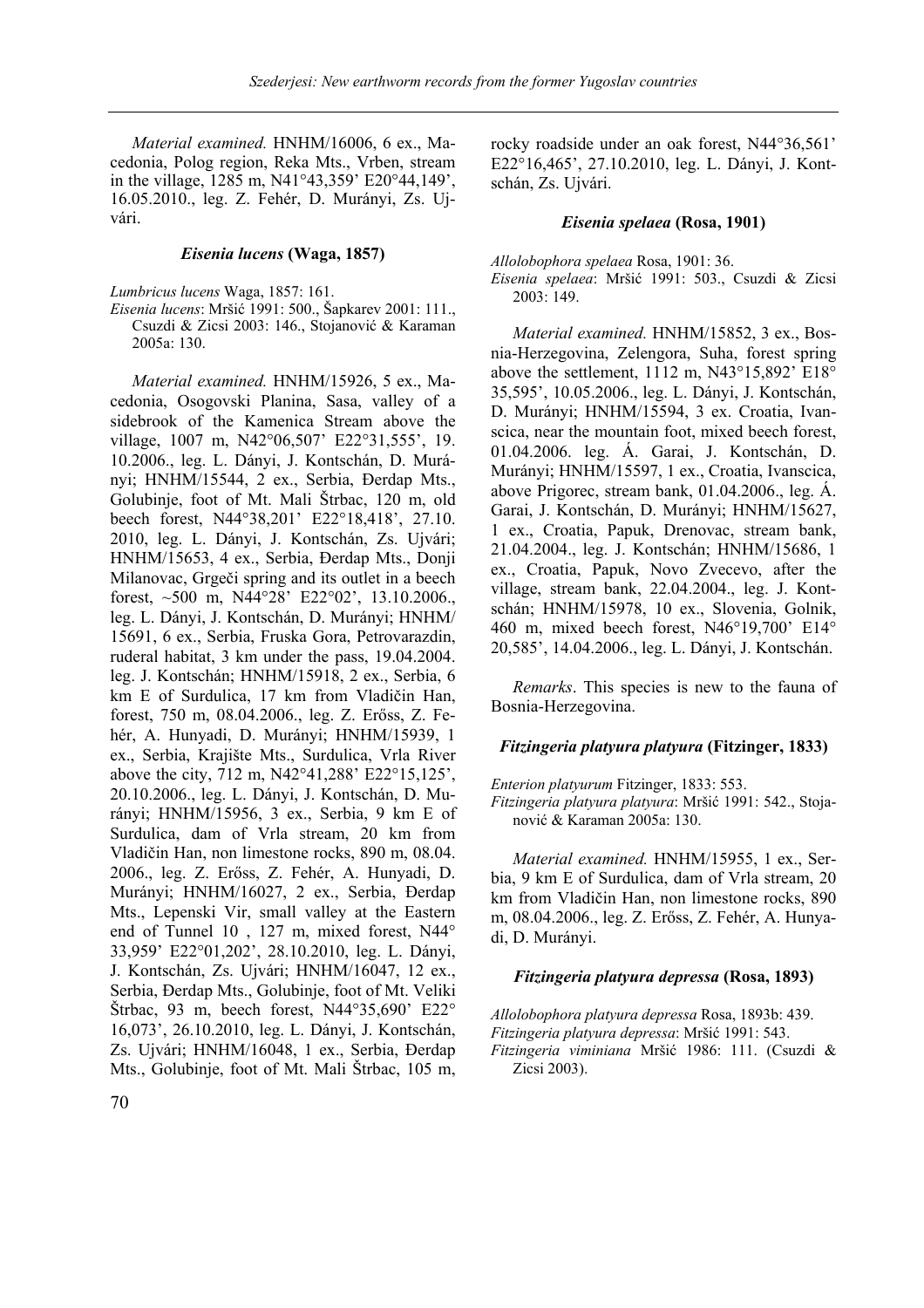*Material examined.* HNHM/15697, 1 ex., Croatia, Papuk, Novo Zvecevo, after the village, stream bank, 22.04.2004., leg. J. Kontschán; HN HM/15650, 1 ex., Serbia, Đerdap Mts., Mosna, stream valley with oak forest at the edge of the village, 99 m, N44°25,777' E22°10,633', 12.10. 2006., leg. L. Dányi, J. Kontschán, D. Murányi; HNHM/15929, 1 ex., Serbia, Đerdap Mts., Golubinje, stream valley with young forest N of the village, 88 m, N44°30,993' E22°12,692', 13.10. 2006., leg. L. Dányi, J. Kontschán, D. Murányi; HNHM/16021, 1 ex., Serbia, Đerdap Mts., between Majdanpek and Donji Milanovac, 621 m, beech forest, N44°26,659' E21°58,858', 28.10. 2010, leg. L. Dányi, J. Kontschán, Zs. Ujvári; HNHM/16025, 4 ex., Serbia,*,* Đerdap Mts., Dobra, 314 m, beech forest, N44°35,755' E21° 51,483', 28.10.2010, leg. L. Dányi, J. Kontschán, Zs. Ujvári; HNHM/16044, 1 ex., Serbia, Đerdap Mts., Mala Orlova, 91 m, beech-alder forest with stream, N44°38,730' E21°48,769', 25.10.2010, leg. L. Dányi, J. Kontschán, Zs. Ujvári; HNHM/ 16049, 2 ex., Serbia, Đerdap Mts., Golubinje, 135 m, beech forest, N44°30,913' E22°12,831', 26.10. 2010, leg. L. Dányi, J. Kontschán, Zs. Ujvári.

#### *Lumbricus castaneus* **(Savigny, 1826)**

*Enterion castaneum* Savigny, 1826: 180. *Lumbricus castaneus*: Mršić 1991: 466., Karaman & Stojanović 2002: 224., Blakemore 2008: 623.

*Material examined.* HNHM/15596, 1 ex., Croatia, Ivanscica, above Prigorec, stream bank, 01.04.2006., leg. Á. Garai, J. Kontschán, D. Murányi; HNHM/15630, 1 ex., Croatia, Papuk, Villic Selo, stream bank, 21.04.2004., leg. J. Kontschán; HNHM/15684, 1 ex., Croatia, Papuk, Drenovac, stream bank near the bridge, 21.04. 2004., leg. J. Kontschán; HNHM/15692, 6 ex., Croatia, Papuk, 20.04.2004., leg. J. Kontschán; HNHM/15700, 3 ex., Croatia, Papuk, Drenovac, stream bank, near the bridge, 21.04.2004., leg. J. Kontschán.

### *Lumbricus polyphemus* **(Fitzinger, 1833)**

*Enterion polyphemum* Fitzinger, 1833: 552.

*Lumbricus polyphemus*: Mršić 1991: 473., Karaman & Stojanović 2002: 224., Stojanović & Karaman 2005a: 128.

*Material examined.* HNHM/15652, 1 ex., Serbia, Đerdap Mts., Majdanpek, mixed beech forest, 604 m, N44°25,752' E21°57,292', 13.10. 2006., leg. L. Dányi, J. Kontschán, D. Murányi; HNHM/15689, 1 ex., Serbia, Fruska Gora, Petrovarazdin, ruderal habitat, 3 km under the pass, 19. 04.2004. leg. J. Kontschán; HNHM/15690, 1 ex., Serbia, Fruska Gora, Petrovarazdin, ruderal habitat, 3 km under the pass, 19.04.2004. leg. J. Kontschán; HNHM/15898, 1 ex., Serbia, Prov. Paracin, along the Paracin – Zaječar road, 1 km W of the junction to Grza, riverside, 280 m, 11.04. 2004., leg. Z. Erőss, Z. Fehér, A. Hunyadi; HNHM/16032, 4 ex., Serbia, Đerdap Mts., between Miroč and Brza Palanka, 407 m, beech forest, N44°28,616' E22°21,074' 27.10.2010, leg. L. Dányi, J. Kontschán, Zs. Ujvári.

#### *Lumbricus rubellus* **Hoffmeister, 1843**

*Lumbricus rubellus* Hoffmeister, 1843: 187., Mršić 1991: 474., Šapkarev 2001: 112., Stojanović & Karaman 2003b: 56., 2005a: 130.

*Material examined.* HNHM/15622, 1 ex., Croatia, Krk Island, Glavotok, oak forest, 30.04. 2006., leg. L. Dányi.

*Remark*. This is a common peregrine species distributed all over the Balkans but its collection was not forced.

#### *Octodriloides kamnensis* **(Baldasseroni, 1919)**

*Octolasium complanatus* f. *kamnensis* Baldasseroni, 1919: 3.

*Octodriloides kamnensis*: Zicsi 1986: 107., Mršić 1991: 458.

*Material examined.* HNHM/15979, 6 ex., Slovenia, Golnik, 460 m, mixed beech forest, N46°19,700' E14°20,585', 14.04.2006., leg. L. Dányi, J. Kontschán.

*Remarks*. Mršić (1991) regarded *Oi. karawankensis* (Zicsi, 1969) as a synonym of *Oi. kamnensis*. The present material constantly shows the characteristics of *Oi. kamnensis* (tb. 30–39) and differs from *Oi. karawankensis* (tb. 30–40). Re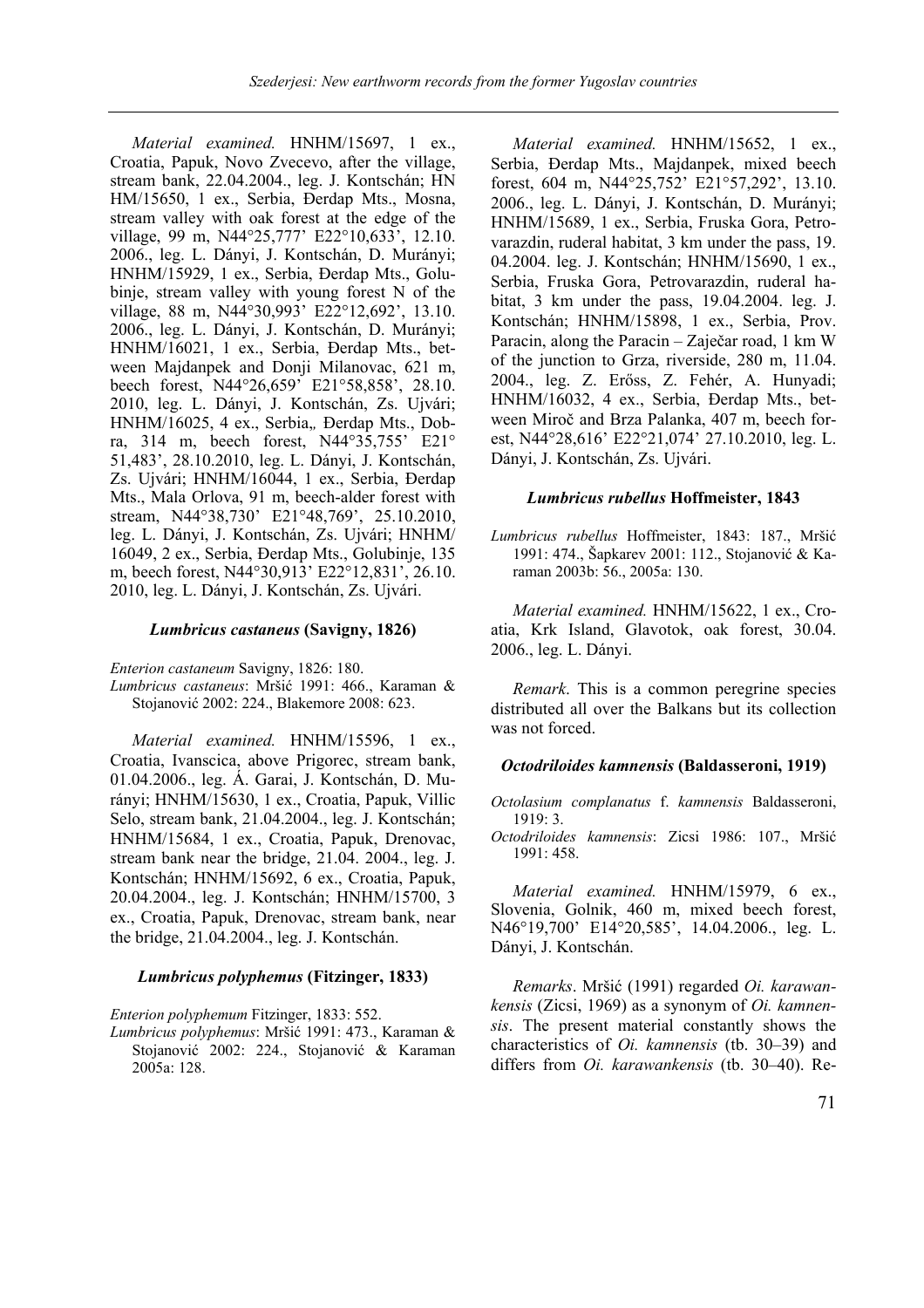cent taxonomic analysis (Pop *et al.* 2008) also suggests the independence of the two species.

## *Octodriloides kovacevici* **(Zicsi, 1970)**

*Octolasium (Octodrilus) kovacevici* Zicsi, 1970: 169. *Octodriloides kovacevici*: Zicsi 1986: 107., Mršić 1991: 452.

*Material examined.* HNHM/15685, 1 ex., Croatia, Papuk, Kokocak, alder forest, 20.04.2004., leg. J. Kontschán; HNHM/15696, 5 ex., Croatia, Psunj, Strmac, mesic forest, 21.04.2004., leg. J. Kontschán.

## *Octodrilus complanatus* **(Dugès, 1828)**

*Lumbricus complanatus* Dugès, 1828: 289.

*Octodrilus complanatus*: Mršić 1991: 398., Karaman & Stojanović 2002: 224., Stojanović & Karaman 2003b: 56., 2005a: 130.

*Material examined.* HNHM/15623, 1 ex., Croatia, Krk Island, Rudine, near the Biserujka cave, under stone, 29.04.2006., leg. L. Dányi; HNHM/ 15624, 1 ex., Croatia, Krk Island, Krk, pine and holm oak forest, 29.04.2006., leg. L. Dányi; HN HM/15625, 1 ex., Croatia, Krk Island, Krk, pine and holm oak forest, 29.04.2006., leg. L. Dányi.

## *Octodrilus lissaensis* **(Michaelsen, 1891)**

*Allolobophora lissanesis* Michaelsen, 1891: 18. *Octodrilus lissaensis*: Mršić 1991: 381. Non *Octodrilus lissaensis*: Zicsi 1991: 179.

*Material examined.* HNHM/15621, 2 ex., Croatia, Krk Island, Glavotok, oak forest, 30.04. 2006., leg. L. Dányi.

*Remarks*. The present specimens fit the originnal description form Vis Island (Lissa), Croatia. The above sited Hungarian material (Zicsi 1991) together with the other Carpathian specimens (Zicsi & Pop 1984, Csuzdi & Pop 2006, 2008b) belongs to *Octodrilus compromissus* Zicsi & Pop, 1984. The main difference between the two species is the position of the tubercles. It is on 29–36 in case of *Oc. lissaensis* and 29–37 in *Oc. compromissus.*

## *Octodrilus transpadanus* **(Rosa, 1884)**

*Allolobophora transpadana* Rosa, 1884: 45. *Octodrilus transpadanus*: Mršić 1991: 371.

*Material examined.* HNHM/15931, 1 ex., Macedonia, Sveti Naum, springs and spring lake above the Ohrid Lake, 704 m, N40°54,595' E20° 44,868', 16.10.2006., leg. L. Dányi, J. Kontschán, D. Murányi; HNHM/15943, 5 ex., Macedonia, Prespa Lake and lakeshore S of Oteševo, 852 m, N40°57,930' E20°54,352', 16.10.2006., leg. L. Dányi, J. Kontschán, D. Murányi; HNHM/15944, 1 ex., Macedonia, Sveti Naum, springs above the Ohrid Lake, 704 m, N40°54,595' E20°44,868', 16.10. 2006., leg. L. Dányi, J. Kontschán, D. Murányi.

## *Octolasion lacteum* **(Örley, 1881)**

*Lumbricus terrestris* var. *lacteus* Örley, 1881: 584.

*Octolasium lacteum*: Zicsi 1982: 431., Šapkarev 2001: 111., Stojanović & Karaman 2003b: 56., 2005a: 130.

*Octolasion tyrtaeum*: Mršić 1991: 347.

*Material examined.* HNHM/15644, 1 ex., Serbia, Gamzigrad, Crni Timok River and its gallery, 183 m, N43°55,510' E22°07,770', 14.10. 2006., leg. L. Dányi, J. Kontschán, D. Murányi; HNHM/16023, 1 ex., Serbia, Đerdap Mts., between Majdanpek and Donji Milanovac, 621 m, beech forest, N44°26,659' E21°58,858', 28.10. 2010, leg. L. Dányi, J. Kontschán, Zs. Ujvári; HNHM/16043, 2 ex., Serbia, Đerdap Mts., Mala Orlova, 91 m, beech-alder forest with stream, N44°38,730' E21°48,769', 25.10.2010, leg. L. Dányi, J. Kontschán, Zs. Ujvári.

## *Proctodrilus opisthoductus* **Zicsi, 1985**

*Proctodrilus opisthoductus* Zicsi, 1985: 285., Mršić 1991: 130.

*Material examined.* HNHM/16037 2 ex., Serbia, Đerdap Mts., Rudna Glava, 151 m, meadow with a nut tree, N44°18,662' E22°07,016', 26.10. 2010, leg. L. Dányi, J. Kontschán, Zs. Ujvári.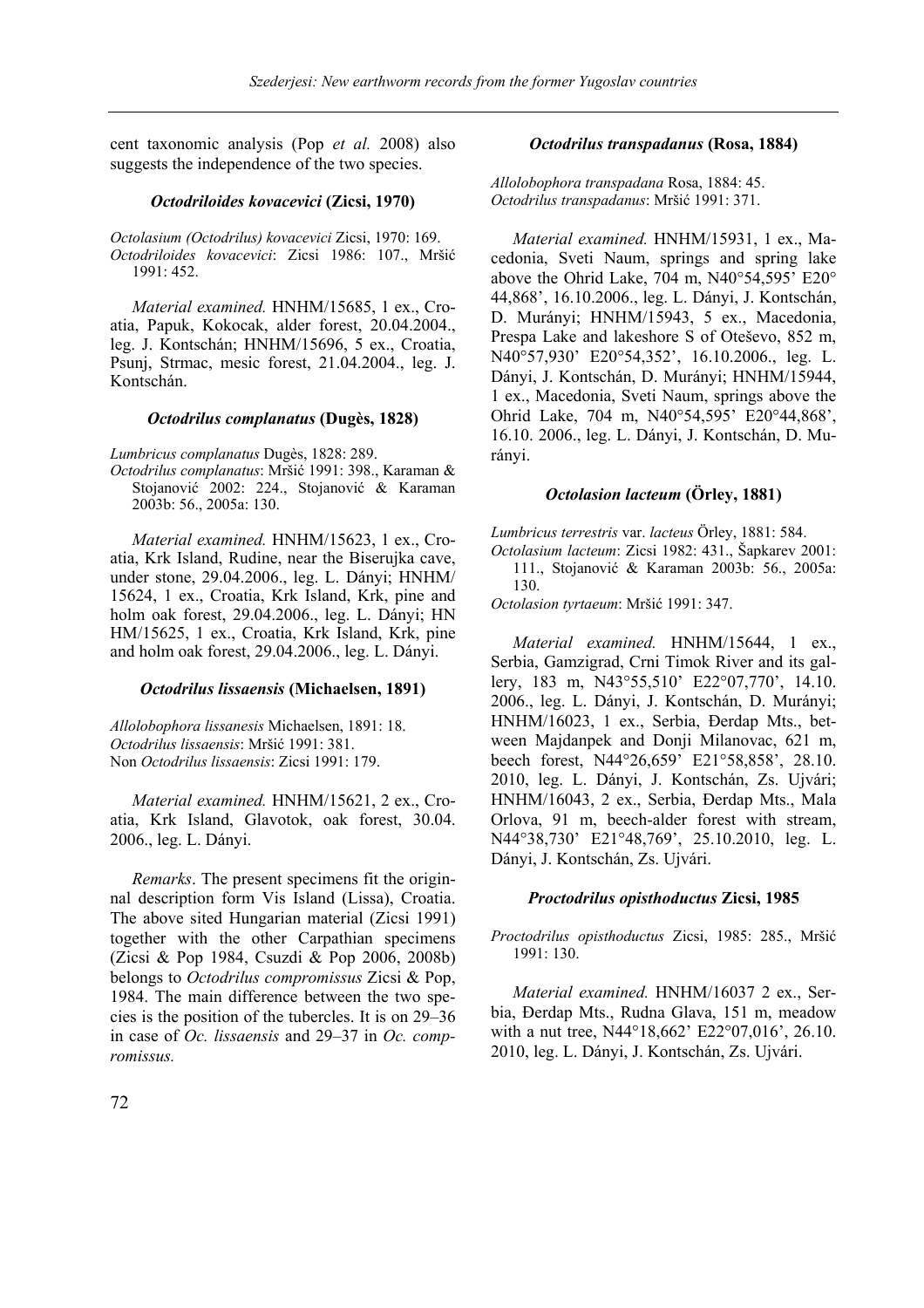## **DISCUSSION**

During the recent expeditions altogether 39 earthworm species and subspecies were collected from the former Yugoslavian countries, including six new records. *Ap. cemernicensis* proved to be new to the fauna of Serbia, *E. spelaea* to Bosnia-Herzegovina, *Ap. sineporis* to Croatia as well as *D. hrabei* is new to Macedonia. *D. cognettii* has not been previously reported from the former Yugoslavian countries therefore it represents a new record for the fauna of Croatia and Macedonia. Surprisingly, the peregrine *Dd. rubidus subrubicundus* has also not been reported so far from Montenegro.

Considering the recent data, the number of the known earthworm species and subspecies from the former Yugoslavia is now 147; by countries 70 from Serbia, 69 from Slovenia, 63 from Croatia, 53 from Macedonia, 47 from Bosnia-Herzegovina and 43 from Montenegro.

**Acknowledgements –** The present work was supported by the Hungarian Scientific Research Fund (OTKA K72744, and K100369). My thanks are due to all collector of the material elaborated.

## **REFERENCES**

- BALDASSERONI, V. (1919): *Helodrilus (Eophila) chinagliae* n. sp. ed altri lombrichi del museo civico di Genova. *Annali del Museo Civico de Storia Naturale di Genova,* 8: 1–9.
- BLAKEMORE, R.J. (2004): First record of *Dendrobaena pygmaea* (Oligochaeta: Lumbricidae) from Asia (Yokohama, Japan). *Zootaxa*, 487: 1–8.
- BLAKEMORE, R.J. (2008): *Cosmopolitan Earthworms* (3rd Edition). VermEcology, Yokohama, Japan, pp. 757.
- ČERNOSVITOV, L. (1930): Zur Kenntnis der Oligochaetenfauna des Balkans I. Über die Oligochaeten aus Bosnien. *Zoologischer Anzeiger,* 86: 319–333.
- ČERNOSVITOV, L. (1935): Zur Kenntnis der Oligochaetenfauna des Balkans IV. Höhlen-Oligochaeten aus Jugoslawien. *Zoologischer Anzeiger,* 111(5/6): 265–266.
- ČERNOSVITOV, L. (1938): Zur Kenntnis der Oligochaetenfauna des Balkans V. *Zoologischer Anzeiger,* 112: 285–289.
- CSUZDI CS. (2012): Earthworm species, a searchable database. *Opuscula Zoologica Budapest*, 43(1): 97– 99. Online on http://earthworm.uw.hu (accessed: 06.04.2012)
- CSUZDI, CS. & PAVLÍČEK, T. (1999): Earthworms from Israel and the neighbouring countries. I. Genera *Dendrobaena* Eisen, 1874 and *Bimastos* Moore, 1891 (Oligochaeta: Lumbricidae). *Israel Journal of Zoology*, 45: 467–486.
- CSUZDI, CS. & ZICSI, A. (2003): *Earthworms of Hungary (Annelida: Oligochaeta; Lumbricidae)*. In: Csuzdi, Cs. & Mahunka, S. (eds.): Pedozoologica Hungarica 1. Hungarian Natural History Museum, Budapest, pp. 271.
- CSUZDI, CS., POP, A.A., POP, V.V., ZICSI, A. & WINK, M. (2005): *Revision of the Dendrobaena alpina (Rosa) Species Group (Oligochaeta, Lumbricidae).* In. Pop, V.V. & Pop, A.A. (eds.) Advances in earthworm taxonomy II. University Press, Cluj pp. 119–128.
- CSUZDI, CS. & POP, V.V. (2006): Earthworms of the Maramureş (Romania) (Oligochaeta, Lumbricidae). *Studia Universitatis Vasile Goldiş,* 17(suppl): 37– 42.
- CSUZDI, CS. & POP, V.V. (2008a): Taxonomic and biogeographic analysis of the *Allolobophora sturanyi* species group (Oligochaeta, Lumbricidae). *Opuscula Zoologica Budapest*, 37: 23–28.
- CSUZDI, CS. & POP, V.V. (2008b): New data on the earthworm fauna of the Maramures Mts. (Eastern Carpathians, Romania) (Oligochaeta, Lumbricidae). *Studia Universitatis Vasile Goldiş,* 18 (suppl): 145– 152.
- CSUZDI, CS., POP, V.V. & POP, A.A. (2011): The earthworm fauna of the Carpathian Basin with new records and description of three new species (Oligochaeta: Lumbricidae). *Zoologischer Anzeiger,* 250: 2–18.
- DUGÈS, A. (1828): Recherche sur la circulation, la respiration, et la reproduction des Annélides sétigéres abranches. *Annales des Sciences Naturelles Paris*, 15: 284–336.
- EISEN, G. (1873): Om Skandinaviens Lumbricider. *Öfversigt af Kongliga Vetenskaps-Akademiens Föhandligar,* 30(8): 43–56.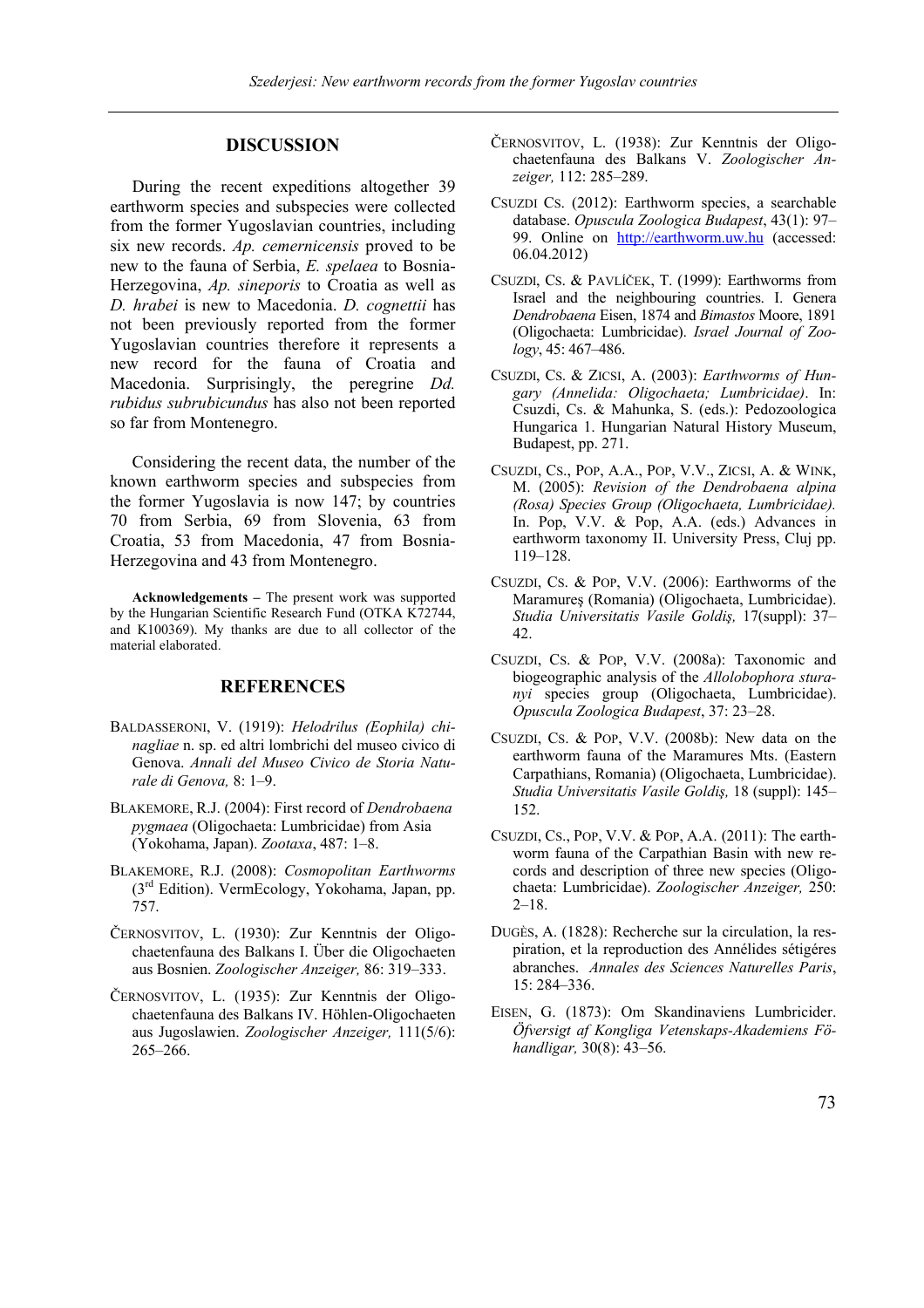- FEHÉR, Z., ERŐSS, Z., KONTSCHÁN, J. & MURÁNYI, D. (2004): Collecting sites of the zoological expeditions of the Hungarian Natural History Museum to Albania (1992–2003). *Folia historico-naturalia Musei Matraensis*, 28: 67–82.
- FITZINGER, L. (1833): Beobachtungen über die Lumbrici. *Isis,* 4: 549–553.
- HOFFMEISTER, W. (1843): Beitrag zur Kenntnis deutcher Landanneliden. *Archiv für Naturgeschichte,* 91: 183–198.
- KARAMAN, S. (1972): Beitrag zur Kenntnis der Oligochaetenfauna Jugoslawiens. *Bioloski vestnik,* 20: 95–105.
- KARAMAN, S. & STOJANOVIĆ, M. (1996): New earthworm (Oligochaeta: Lumbricidae) records from Serbia (Yugoslavia). *Bios (Macedonia, Greece),* 4: 7–13.
- KARAMAN, S. & STOJANOVIĆ, M. (2002): *Treći prilog poznavanju kišnih glista (Oligochaeta, Lumbricidae) južne i jugoistočne Srbije*. 7th Symposium on Flora of Southeastern Serbia and Neighbouring Regions, Proceedings, pp. 223–225.
- LEVINSEN, G.M.R. (1884): Systematisk-geografisk oversigt over de nordiske Annulata, Gephyrea, Chaetognathi og Balanoglossi. *Videnskabelige Meddelelser fra den naturhistoriske Forening i Kjöbenhavn,* 45: 92–384.
- MICHAELSEN, W. (1890): Die Lumbriciden Norddeutschlands. *Jahrbuch der Hamburgischen Wissenschaftlichen Anstalten*, 7: 1–19.
- MICHAELSEN, W. (1891): Oligochaeten des Naturhistorischen Museums in Hamburg IV. *Jahrbuch der Hamburgischen Wissenschaftlichen Anstalten*, 8: 1–42.
- MICHAELSEN, W. (1902): Neue Oligochaeten und neue Fundorte alt-bekannter. *Mitteilungen aus dem Natuhistorischen Museum in Hamburg,* 19: 3–53.
- MICHAELSEN, W. (1903): *Die geographische Verbreitung der Oligochaeten*. Friedländer & Sohn, Berlin pp. 186.
- MILUTINOVIĆ, T., AVRAMOVIĆ, S., PEŠIĆ, S., BLESIĆ, B., STOJANOVIĆ, M. & BOGDANOVIĆ, A.M. (2010): Contribution to the knowledge of pedofauna in Šumadija (central part of Serbia). *Biotechnology & Biotechnological Equipment*, 24(2SE.): 628–635.
- MRŠIĊ, N. (1986): *Fitzingeria viminiana* sp. n. and the earthworm fauna (Lumbricidae) of North-Eastern Serbia. *Biosistematika Beograd*, 12: 111–117.
- MRŠIĊ, N. (1988): Description of Five New Species of Earthworms of the Genus *Dendrobaena* Eisen 1874 (Lumbricidae). *Bioloski vestnik Ljubljana,* 36(1): 13–24.
- MRŠIĊ, N. (1991): *Monograph on earthworms (Lumbricidae) of the Balkans I-II*. Slovenska Akademija Znanosti in Umetnosti, Zazred za Naravoslovne Vede Opera 31 Ljubljana pp. 757.
- MURÁNYI, D., KONTSCHÁN, J. & FEHÉR, Z. (2011): Zoological collectings in Albania between 2004 and 2010 by the Hungarian Natural History Museum and the Hungarian Academy of Sciences. *Opuscula Zoologica Budapest*, 42(2): 147–175.
- OMODEO, P. (1952): Materiali zoologici raccolti dal D. Marcuzzi sulle Alpi Dolomitiche. *Archivio Zoologico Italiano*, 37: 29–59.
- ÖRLEY, L. (1881): A magyarországi Oligochaeták faunája. I. Terricolae. *Mathematikai és Természettudományi Közlemények,* 16: 562–611.
- POP, V.V., POP, A. A. & CSUZDI, CS. (2007): An updated viewpoint on the earthworm communities with the *Dendrobaena alpina* species group (Oligochaeta,Lumbricidae) from the South-Eastern Carpathians. *European Journal of Soil Biology*, 43S: 53–56.
- POP. A.A., CSUZDI, CS., WINK, M. & POP, V.V. (2008): Molecular taxonomy and phylogeny of the genera *Octolasion* Örley, 1885, *Octodrilus* Omodeo, 1956 and *Octodriloides* Zicsi, 1986 (Oligochaeta, Lumbricidae) based on 16S and COI DNA sequences. In: PAVLICEK T, CARDET P (eds.) *Advances in Earthworm Taxonomy* 3: 109–125.
- RAW, F*.* (1959): Estimating earthworm population by using formalin*. Nature,* 184: 1661–1662.
- ROSA, D. (1884): *Lumbricidi del Pieomte*. Unione Tipografico-Editrice Torino, pp. 54.
- ROSA, D. (1886): Note sui lombrici del Veneto. *Atti del Reale Istituto Veneto di Scienze*, 4: 673–687.
- ROSA, D. (1892): Descrizione dell' Allolobophora smaragdina nuova specie di Lumbricide. *Bollettino dei Musei di zoologia ed anatomia comparata della R. Università di Torino,* 7(130): 1–2.
- ROSA, D. (1893a): Viaggio del Dr. E. Festa in Palestina, nel Libano e regioni vicine. II. Lumbricidi. *Bolletino die Musei di Zoologia ed Anatomia comparata della R. Università di Torino,* 8(160): 1–14.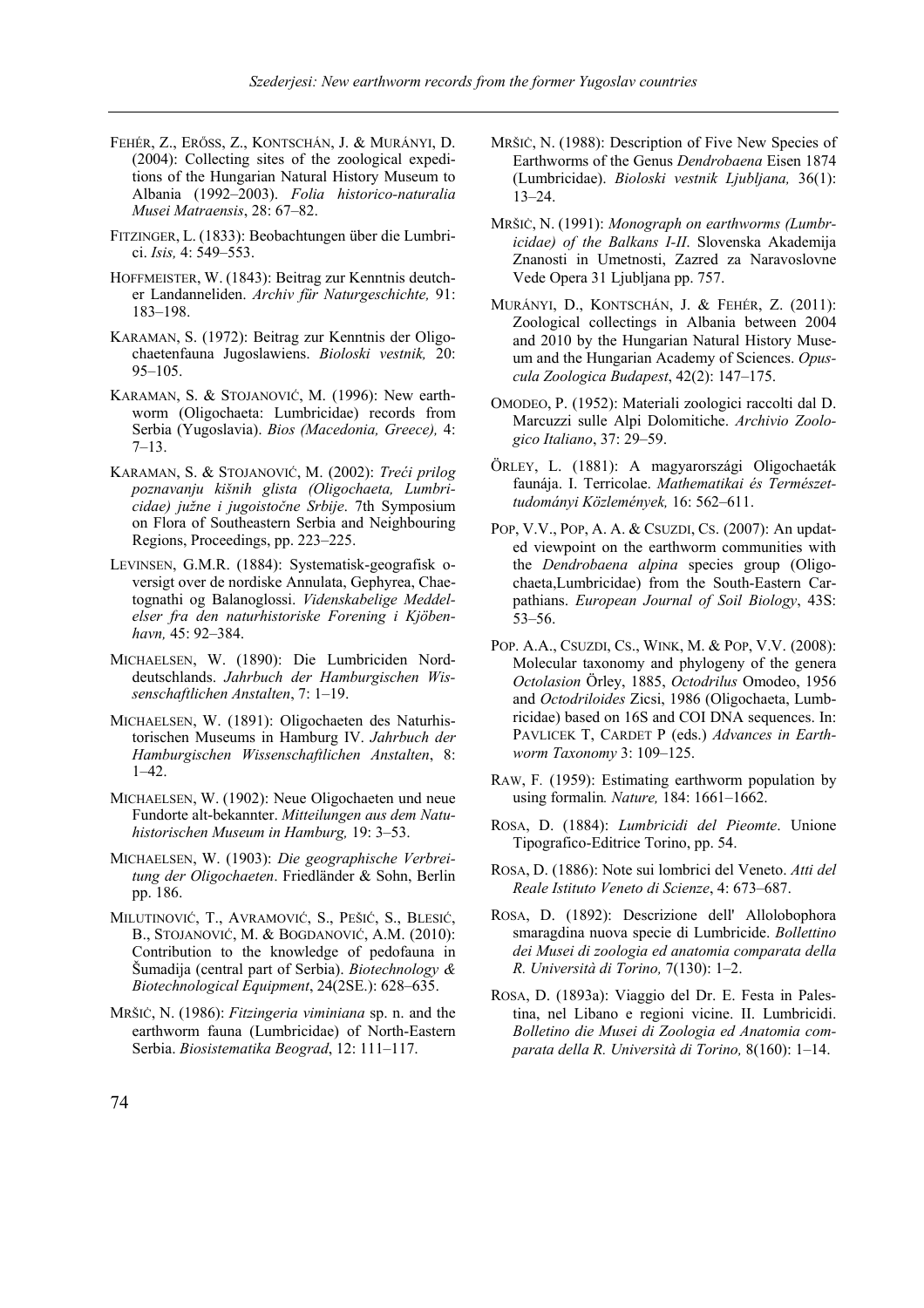- ROSA, D. (1893b): Revisione dei Lumbricidi. *Memoire della Reale Academia delle Scienze di Torino (Serie 2),* 43: 399–477.
- ROSA, D. (1894): *Allolobophora Ganglbaueri* ed *A. Oliveirae* nuove specie di Lumbricidi europei. *Bollettino dei Musei di Zoologia ed Anatomia comparata della R. Universitá di Torino,* 9(170): 1–3.
- ROSA, D. (1895): Nuovi lombrichi dell'Europa orientale. *Bollettino dei Musei di Zoologia ed Anatomia comparata della R. Universitá di Torino,* 10(21): 1-8.
- ROSA, D. (1897) Nuovi lombrichi dell'Europa orientale. (Seconda serie) *Bollettino dei Musei di Zoologia ed Anatomia comparata della R. Universitá di Torino,* 12(269): 1–5.
- ROSA, D. (1901): Un Lombrico cavernicolo (*Allolobophora spelaea* n. sp.). *Atti della Società Naturalisti e Matematici di Modena,* 4: 36–39.
- ŠAPKAREV, J. (1971): Neue Regenwürmer (Oligochaeta: Lumbricidae) aus Mazedonien. *Fragmenta Balcanica Skopje,* 8(18): 149–164.
- ŠAPKAREV, J. (1972): Beitrage zur Kenntnis der Lumbricidenfauna Jugoslawiens. *Archiv Bioloških Nauka,* 24(1-2): 73–86.
- ŠAPKAREV, J. (1977): Contribution to the Knowledge of earthworms (Oligochaeta: Lumbricidae) from Slovenia, Yugoslavia. *Godišen zbornik*, 30: 47–56.
- ŠAPKAREV, J. (1979): Contribution to the Knowledge of earthworms (Oligochaeta: Lumbricidae) from Croatia, Yugoslavia*. Glasnik Zemaljskog Muzeja u Bosni i Hercegovini,* 18: 125–141.
- ŠAPKAREV, J. (1989): Description of new species of earthworms (Oligochaeta: Lumbricidae) from Yugoslavia. *Macedonian Academy of Sciences and Arts Contributions*, 7(1-2): 33–46.
- ŠAPKAREV, J. (1991): A new subspecies of *Allolobophora dofleini* Ude, 1922 (*Oligochaeta: Lumbricidae*), endemic earthworm of Macedonia. *Godišen zbornik Biologija,* 43-44: 51–53.
- ŠAPKAREV, J. (1993): The species of the genera *Dendrodrilus* Omodeo 1956, *Dendrobaena* Eisen 1874 and *Fitzingeria* Zicsi 1973 (Oligochaeta: Lumbricidae) of the lumbricid fauna in the territory of the former Yugoslavia. *Fragmenta Balcanica Skopje,* 15: 15–31.
- ŠAPKAREV, J. (2001): *Contribution to the knowledge of the fauna of Annelida from Pelister National Park,*

*the Republic of Macedonia*. In. BOŠKOVA, T. (ed.): 75 years of Macedonian Museum of Natural History, Skopje, pp. 107–124.

- SAVIGNY, J.C. (1826): In G. Cuvier: Analyse des Travaux de l'Academie royale des Sciences, pendant l'année 1821, partie physique. *Mémoires de l'Académie des Sciences de l'Institut de France Paris,* 5: 176–184.
- STOJANOVIĆ, M. & KARAMAN, S. (2003a): *Octodrilus bretcheri (Zicsi, 1969), nova vrsta u lumbricidnoj fauni Srbije*. 7th Symposium on Flora of Southeastern Serbia and Neighbouring Regions, Proceedings, pp. 227–228.
- STOJANOVIĆ, J. & KARAMAN, S. (2003b): Second contribution to the knowledge of earthworms (Lumbricidae) in Montenegro. *Archives of Biological Sciences Belgrade*, 55(1–2): 55–58.
- STOJANOVIĆ, M. & KARAMAN, S. (2005a): Further contribution to the knowledge of the earthworms of Šumadija (Serbia). *Archives of Biological Sciences Belgrade,* 57(2): 127–132.
- STOJANOVIĆ, M. & KARAMAN, S. (2005b): Distribution of two species of the earthworm fauna of Šumadija (Serbia) in the Balkans and neighbouring territories. *Archives of Biological Sciences Belgrade,*  57(2): 123–136.
- STOJANOVIĆ, M. & KARAMAN, S. (2006): Threat status and distribution of the earthworm genus *Helodrilus* Hoffmeister, 1845; sensu Zicsi 1985, on the Balkans and the neighbouring regions. *Biodiversity and Conservation*, 15: 4601–4617.
- STOJANOVIĆ, M. & KARAMAN, S. (2007): Distribution of endemic species from the earthworm genus *Serbiona* (Oligochaeta, Lumbricidae) in Serbia. *Archives of Biological Sciences Belgrade,* 59(2): 23–24.
- STOJANOVIĆ, M., MILUTINOVIĆ, T. & KARAMAN, S. (2008): Earthworm (Lumbricidae) diversity in the Central Balkans: An evaluation of their conservation status. *European Journal of Soil Biology,* 44: 54–67.
- SZŰTS, A. (1919): Beiträge zur Kenntnis der Lumbricidenfauna von Kroatien und Bosnien. *Zoologischer Anzeiger,* 50(11/13): 294–298.
- WAGA, A. (1857): Sprawozdanie z podrozy naturalistov odbytej w r. 1854 do Ojcowa. *Bibliotheca Warszawie,* 2: 161–227.